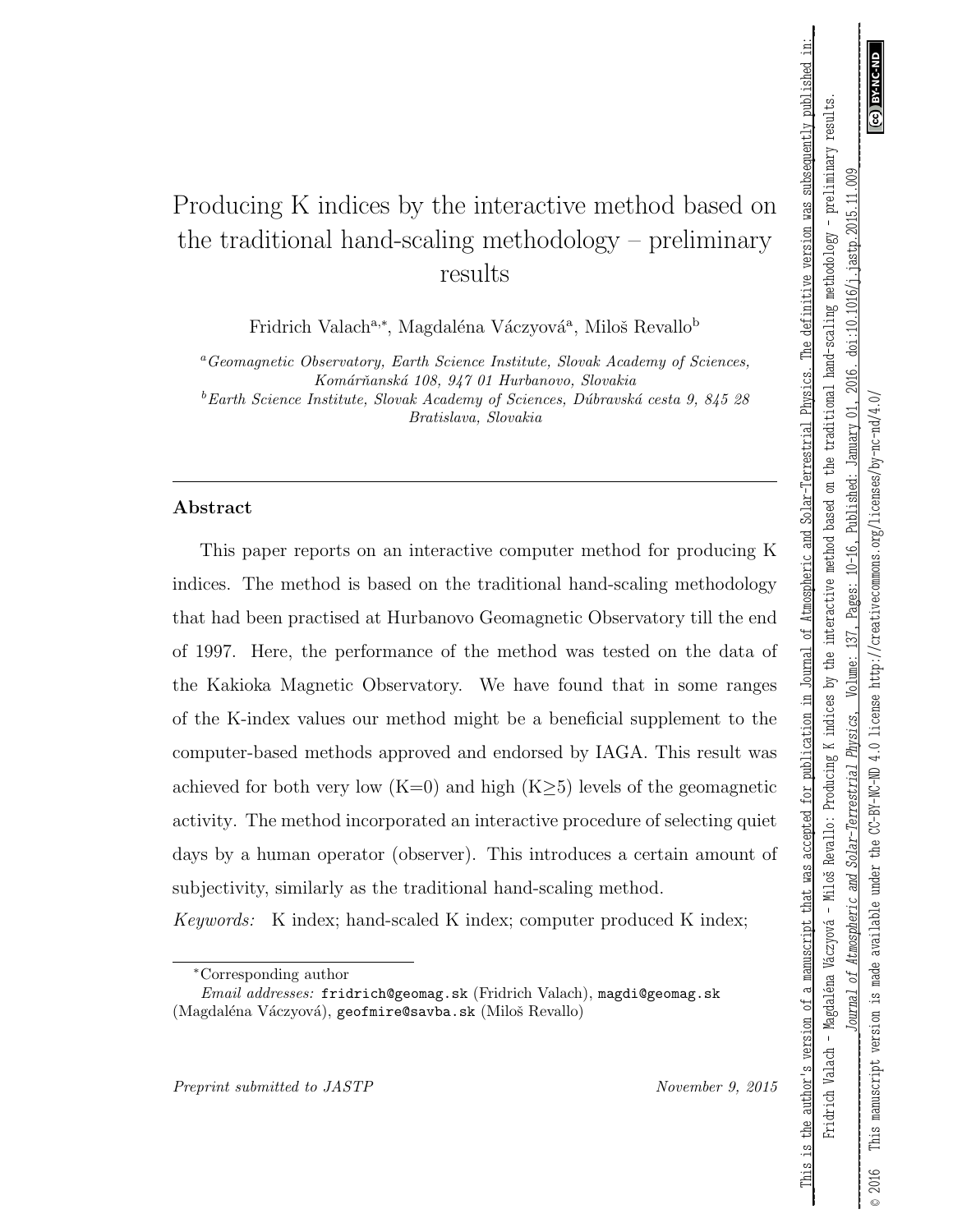$009$ 

doi:10.1016/j.jastp.2015.11.

2016.

 $\overline{c}$ 

January

Published:

 $10 - 16$ ,

Pages:

137.

Volume:

Physics.

Solar-Terrestrial

The definitive version was subsequently published in

\_\_\_This is the author's version of a manuscript that was accepted for publication in Journal of Atmospheric and Solar-Terrestrial Physics. The definitive version was subsequently published in:\_\_ Fridrich Valach – Magdaléna Váczyová – Miloš Revallo: Producing K indices by the interactive method based on the traditional hand-scaling methodology – preliminary results.

This is the author's version of a manuscript that was accepted for publication in Journal of Atmospheric and Solar-Terrestrial Physics.

Fridrich Valach - Magdaléna Váczyová - Miloš Revallo: Producing K indices by the interactive method based on the traditional hand-scaling methodology - preliminary results

© 2016 This manuscript version is made available under the CC-BY-NC-ND 4.0 license http://creativecommons.org/licenses/by-nc-nd/4.0/

the

available under Atmospheric and

is made of *lournal* 

version

This manuscript

2016  $\odot$ 

CC-BY-NC-ND 4.0 license

http://creativecommons.org/licenses/by-nc-nd/4.0/

### <span id="page-1-0"></span>1. Introduction

Space weather nowadays is a very challenging research topic. The interest of the scientific community in space weather has grown along with increasing vulnerability of sensitive technological systems, which modern society has built both on the Earth's surface and in the Earth's space environment. For instance, respect for space weather is vital when dealing with safety of astronauts and equipment aboard spaceships (e.g. Valdés et al., [2012\)](#page-24-0).

Much of manifestation of space weather can be observed in the Earth's geomagnetic field by ground-based magnetic observatories. The manifestation of geomagnetic activity is called geoeffectivity. It can be quantified. The most famous concept for the quantification of the geomagnetic activity was surely introduced by [Bartels et al.](#page-21-0) [\(1939\)](#page-21-0). They sorted the magnetic disturbances into a ten-degree scale. This scale is a logarithmic one. Thus the geomagnetic indices are expressed in K units. A generally accepted verbal designation for grading the geomagnetic activity makes some sense of the meaning of the K indices: If K is 0, 1 or 2, then the geomagnetic field is quiet. Values 3, 4 and 5 stand for moderate geomagnetic activity. Finally, intense to very intense activity is marked with 6–9 [\(Menvielle et al.,](#page-23-0) [2011\)](#page-23-0).

Since that time, many magnetic observatories at mid-latitudes have produced the K indices. At the beginning, the K indices were produced according to relatively loosely formulated rules given by [Bartels et al.](#page-21-0) [\(1939\)](#page-21-0) and [Bar](#page-21-1)[tels](#page-21-1) [\(1957\)](#page-21-1). Later, in 1967, Mayaud put together more rigorous instructions, according to which K indices had to be produced [\(Mayaud,](#page-22-0) [1967\)](#page-22-0). The new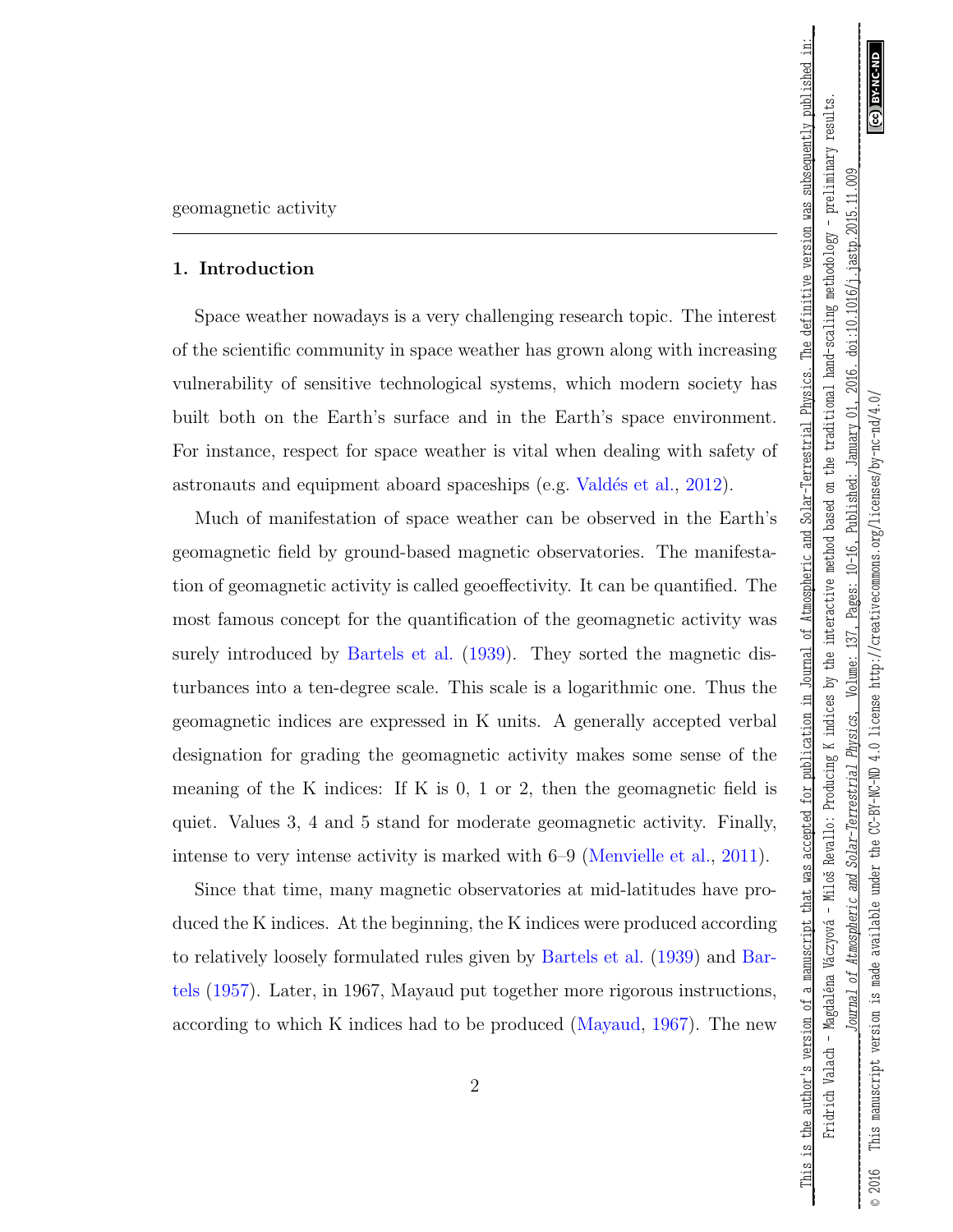This is the author's version of a manuscript that was accepted for publication in Journal of Atmospheric and Solar-Terrestrial Physics. The definitive version was subsequently published in

rules concerned the estimation of the so-called non-K variations in the geomagnetic field, which had to be omitted when the K indices were produced. They are well-known as the so-called Mayaud rules.

The K indices describe the local geomagnetic activity that is related to the localities of each individual magnetic observatory. Combining the K indices from different observatories, some planetary or hemispheric geomagnetic indices can be derived. The most widely used K-derived geomagnetic index is  $\mathrm{Kp}^1$  $\mathrm{Kp}^1$ , and some other planetary indices are am (hemispheric counterparts: an, as) and aa, their corresponding indices in K units being respectively Kpm and Kpa [\(Menvielle and Berthelier,](#page-22-1) [1991;](#page-22-1) [Menvielle et al.,](#page-22-2) [1995\)](#page-22-2).

For about a half of a century, the K indices were hand-scaled from analogue magnetograms following the Mayaud rules. However, in the 1980s and 1990s many observatories replaced the old analogue magnetograms by digital recordings of the geomagnetic field. This change in equipment demanded the reappraisal of the procedure in that the K indices were produced (e.g. [Hopgood,](#page-21-2) [1986\)](#page-21-2).

The series of the K indices that were gathered during the first 50 years were considered very valuable. Therefore, the new situation had to be so resolved that the K-index series of long duration held their homogenity. The IAGA Working Group 'V-DAT: Geomagnetic Data and Indices' agreed on testing the algorithms that had been designed for the production of K indices by computer [\(Menvielle et al.,](#page-22-2) [1995;](#page-22-2) [Bitterly et al.,](#page-21-3) [1997\)](#page-21-3).

There were two important questions that had to be answered by these

<span id="page-2-0"></span><sup>1</sup>http://www.gfz-potsdam.de/en/section/earths-magnetic-field/services/kp-index/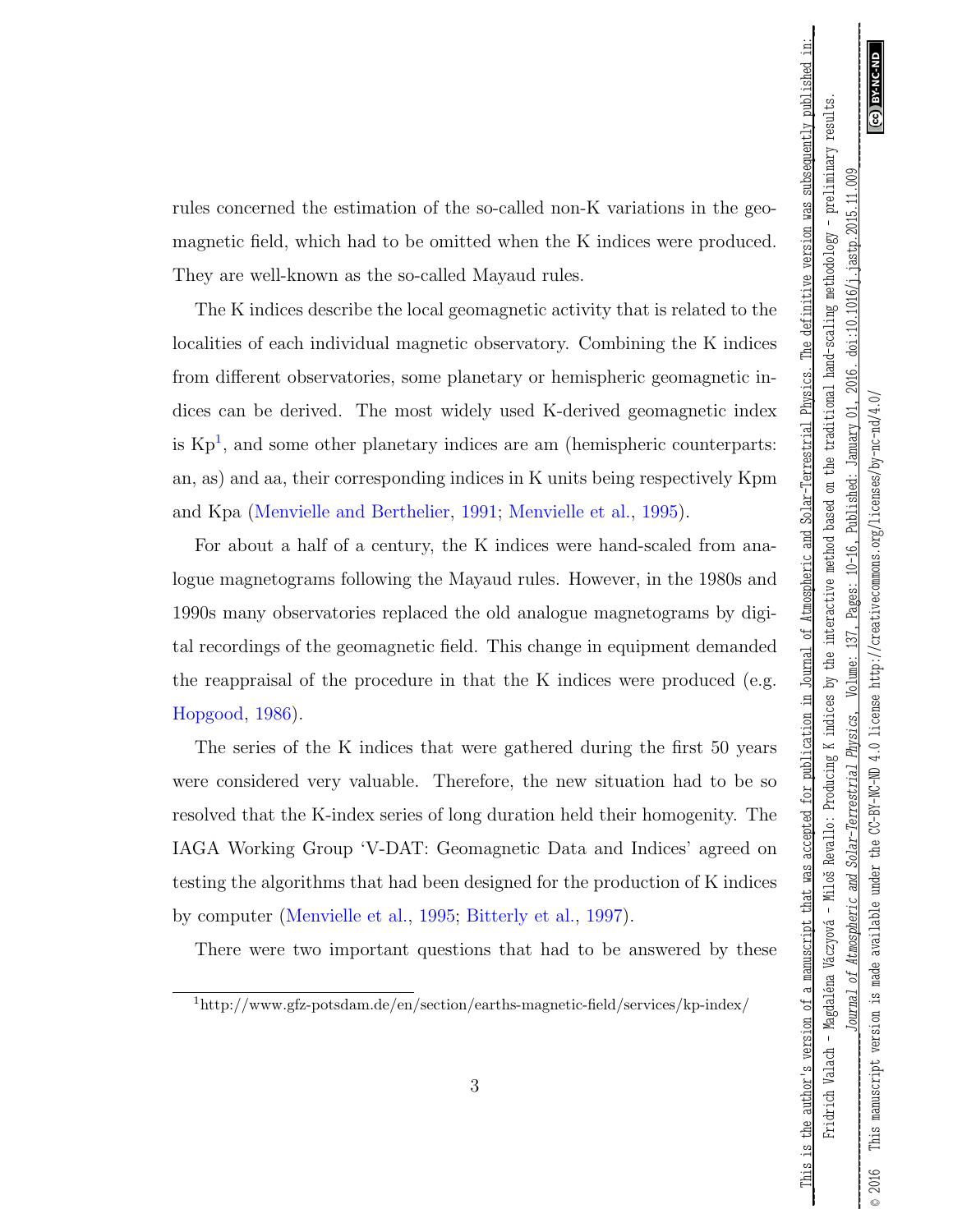This is the author's version of a manuscript that was accepted for publication in Journal of Atmospheric and Solar-Terrestrial Physics. The definitive version was subsequently published in

tests: Should the IAGA Working Group V-DAT insist on hand-scaling the K indices or should some computer code be recommended for usage? If a computer code can be recommended, which one should be selected?

The testing was carried out by [Menvielle et al.](#page-22-2) [\(1995\)](#page-22-2). In their extensive study, hand-scaled K indices were compared with the computer produced K indices. Four computer algorithms for producing K indices had been available at that date: Finnish Meteorological Institute (FMI) method [\(Sucksdorff et](#page-24-1) [al.,](#page-24-1) [1991\)](#page-24-1), Adaptive Smoothing (AS) method [\(Nowozynski et al.,](#page-23-1) [1991\)](#page-23-1), US Geological Survey (USGS) method [\(Wilson,](#page-24-2) [1987\)](#page-24-2), and linear-phase robust non-linear smoothing (LRNS) method [\(Hattingh et al.,](#page-21-4) [1989\)](#page-21-4). Menvielle et al. showed that only two of the methods (FMI and AS) provided K indices that fitted well with hand-scaled K indices. Subsequently, [Bitterly et al.](#page-21-3) [\(1997\)](#page-21-3) confirmed the results of Menvielle et al. for the FMI method with more extensive data sets.

Here we cite the key idea from the conclusions of [Menvielle et al.](#page-22-2) [\(1995\)](#page-22-2), which is of great importance: "One cannot expect to obtain computer-derived K indices that are as good as those hand-scaled by a real specialist. However, such specialists are becoming more and more scarce [. . .], which means that some computer methods may follow the Mayaud rules better than the observers do at many observatories."

In addition to the above mentioned conclusion, Menvielle and his coworkers designated the FMI method to be the best computer method for producing K indices. They stated that this method seemed to be "good enough for the continuation of the long tradition of producing K indices" [\(Menvielle et al.,](#page-22-2) [1995\)](#page-22-2). However, they noted that some biases exist even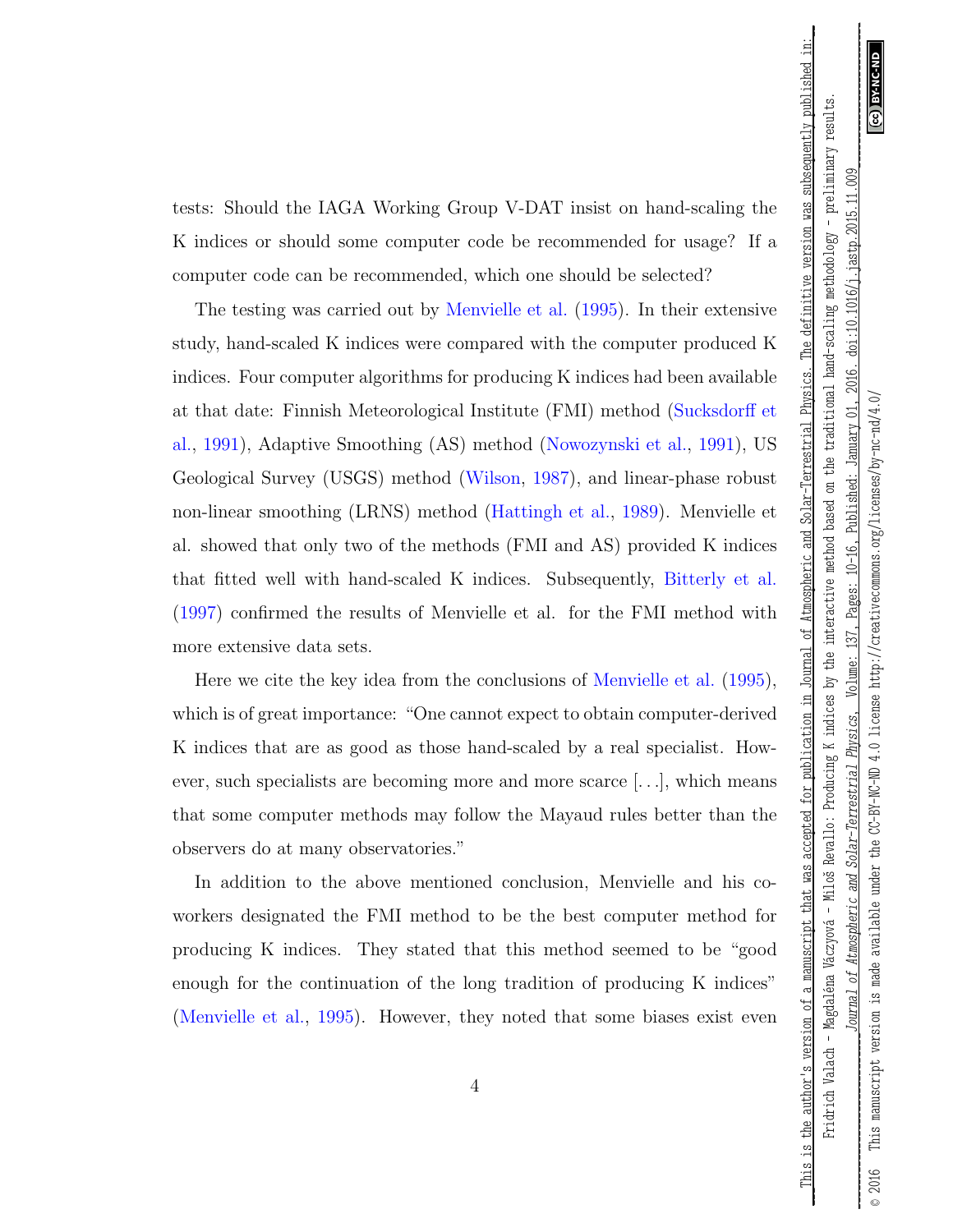This is the author's version of a manuscript that was accepted for publication in Journal of Atmospheric and Solar-Terrestrial Physics.

The definitive version was subsequently published in

between the two best computer methods. It is consistent with [Zain et al.](#page-24-3) [\(2013\)](#page-24-3), who compared the statistical distributions of K indices that were produced by both the FMI and AS methods. They found that the FMI algorithm produced slightly higher K indices than did the AS algorithm.

In the years that followed the comparison of Menvielle et al., some new methods for producing K indices were presented or some old methods were improved. A few examples were as follows: [Acebal](#page-20-0) [\(2000\)](#page-20-0) examined an updated version of the USGS code; in his tests the new USGS program fitted the hand-scaled K indices better than the older code of Wilson. [Mandrikova](#page-22-3) [et al.](#page-22-3) [\(2012\)](#page-22-3) proposed a new method based on wavelet packets. Australian magnetic observatories Canberra and Gnangara have used a computer assisted method since December 2002 [\(Hopgood et al.,](#page-21-5) [2004\)](#page-21-5). Their method partly incorporated the LRNS smoothing algorithm of [Hattingh et al.](#page-21-4) [\(1989\)](#page-21-4).

Despite the development of the new methods, the FMI and AS algorithms have remained the most widespread methods for producing K indices. In addition, some observatories continue with hand-scaling, and they apply a computer-based method to only rapid estimation; such an approach is used at Kakioka Magnetic Observatory [\(Nagamachi,](#page-23-2) [2015,](#page-23-2) Shingo Nagamachi, personal communication, April 22, 2015).

Using only few selected algorithms may have, however, an unlooked-for disadvantage. [Menvielle et al.](#page-22-2) [\(1995\)](#page-22-2) emphasised that while bias could be statistically averaged out in hand-scaled indices [\(Mayaud and Menvielle,](#page-22-4) [1980\)](#page-22-4), this was no more possible when the indices were produced by a few codes.

All in all, it therefore seems that using a variety of algorithms that emulate the older hand-scaling method might be beneficial. It is commonly widely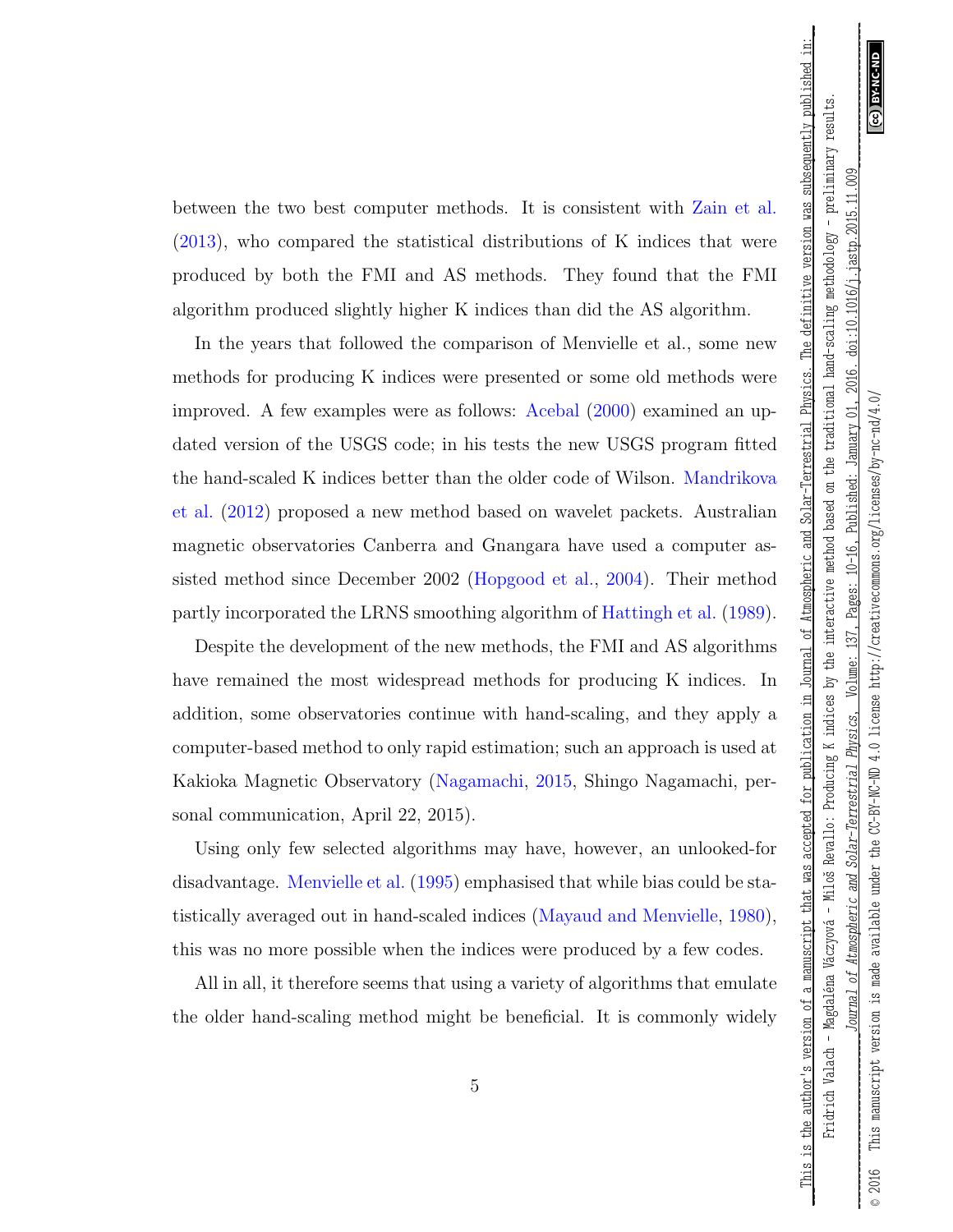This is the author's version of a manuscript that was accepted for publication in Journal of Atmospheric and Solar-Terrestrial Physics. The definitive version was subsequently published in

known and formally accepted that the "genetically different codes and algorithms" to derive K indices allow a better definition of planetary indices. The dubious K indices of one particular magnetic observatory are counterbalanced by the other K indices of nearby magnetic observatories during the procedure of K-derived planetary or hemispheric geomagnetic indices.

It must be explained that the main challenge in computing K indices has still remained to be the estimation of the non-K variations. This challenge, which [Bartels et al.](#page-21-0) [\(1939\)](#page-21-0), [Bartels](#page-21-1) [\(1957\)](#page-21-1) and [Mayaud](#page-22-0) [\(1967\)](#page-22-0) sought to solve for hand-scaling purposes, has not been automatically solved by the arrival of computers. [Bartels et al.](#page-21-0) [\(1939\)](#page-21-0) defined it as "a smooth curve to be expected for that element on the magnetically quiet day, according to the season, the sunspot cycle and, in some cases, the phase of the Moon." With respect to the method of estimation of the non-K variations, [Hopgood](#page-21-2) [\(1986\)](#page-21-2) distinguished between two categories of algorithms: (1) those that construct the non-K variation as a mean curve from quiet magnetograms of selected nearby days, and (2) those that construct the non-K variation from the magnetogram of the current day; in this case the high-frequency variations with periods beneath 4–6 hours are eliminated from the curve. The above mentioned two categories may also be combined.

An example of the category (1) algorithm is the method described by [Rangarajan and Murty](#page-23-3) [\(1980\)](#page-23-3). They constructed the non-K variation in a two-step procedure: First they computed a mean diurnal variation from a selection of quiet days in the current month. Then they combined the first six harmonics, which they obtained from the harmonic analysis, to create their non-K variation. Since there was a subjectivity in the process of selecting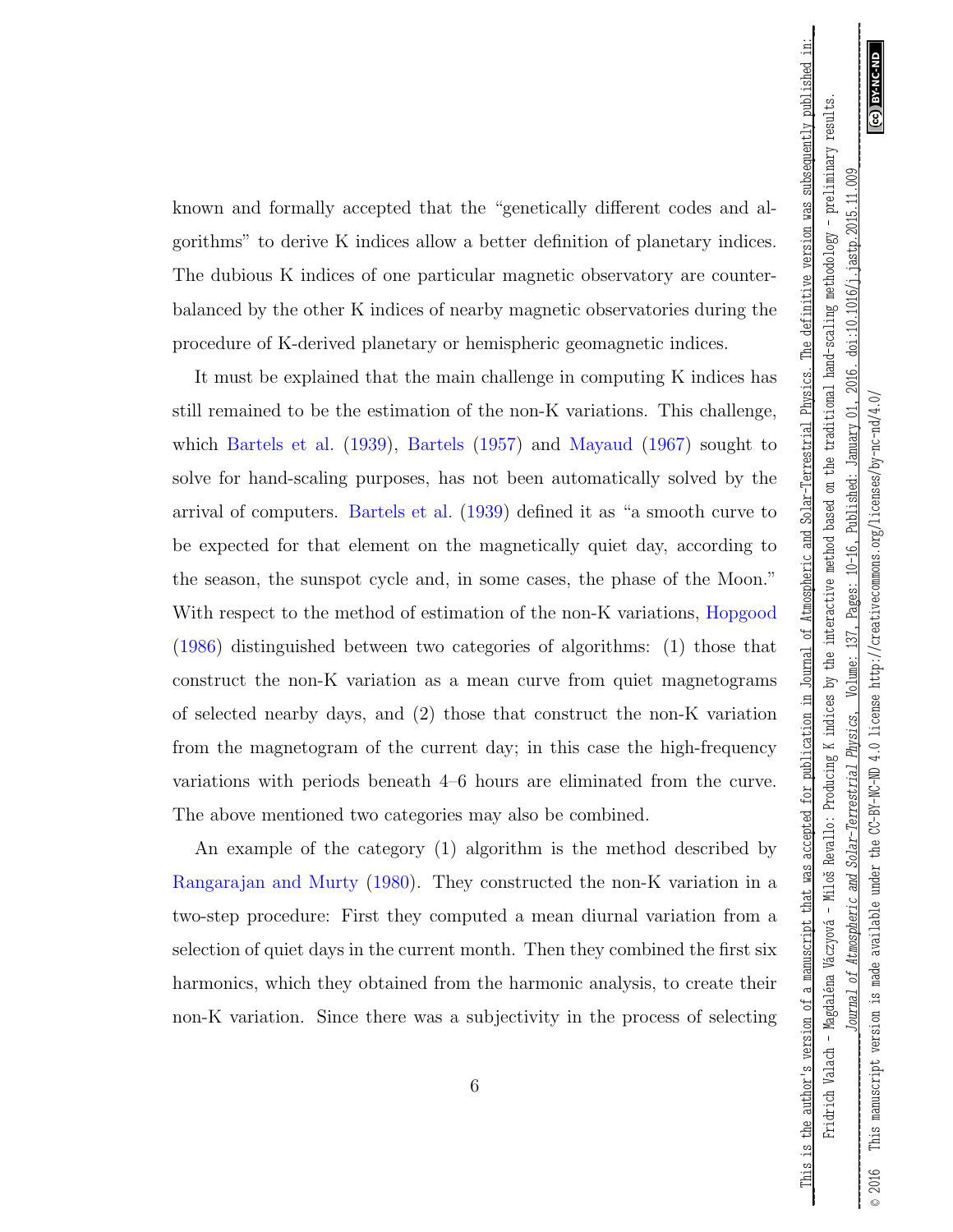This is the author's version of a manuscript that was accepted for publication in Journal of Atmospheric and Solar-Terrestrial Physics. The definitive version was subsequently published in

quiet days, this algorithm was not accepted. Moreover, the method was also classified as a reversion to the "iron-curve" method, which was introduced by Bartels in 1957 [\(Menvielle,](#page-22-5) [1981\)](#page-22-5).

Hopgood favoured the algorithms of category (2), because he believed that these algorithms were promising as they could suppress the subjectivity that may occur when selecting quiet days. Both of the widely used present-day methods, FMI and AS, represent this category.

The purpose of this study is to describe and examine our semi-automatic method for producing K indices. Our method is based on the hand-scaling methodology that had been practised at Hurbanovo Geomagnetic Observatory, Slovakia, Central Europe, till the end of 1997. We compared its performance with the FMI and AS methods, as well as with hand-scaled K indices. We intend the method to be usable for Hurbanovo, which is a subauroral observatory. Nevertheless, we tested the performance of our method on the data of the Kakioka Magnetic Observatory, Japan, whose geomagnetic latitude is 26.9◦N [\(Report of The Kakioka Magnetic Observatory,](#page-23-4) [1998\)](#page-23-4). The reason for selecting this observatory was that for Kakioka the authentic handscaled K indices are available together with digital records of the geomagnetic field. These data are available for long periods, which enabled us to examine different parts of the solar magnetic activity cycle.

### 2. Methodology

This section consists of two parts: In the first part, we describe the handscaling method that had been used for producing K indices at the Hurbanovo Geomagnetic Observatory till the end of 1997. The core of this section is its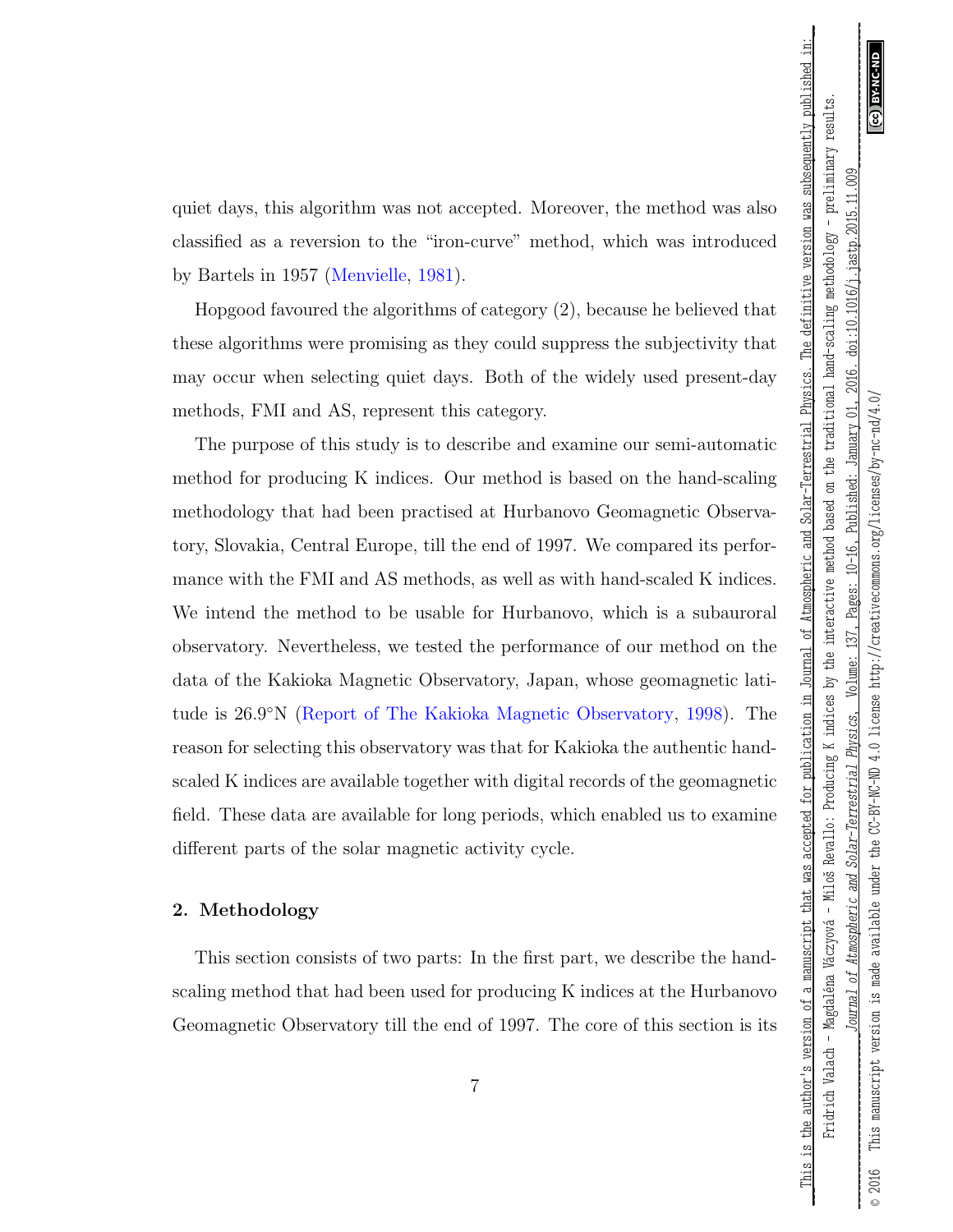This is the author's version of a manuscript that was accepted for publication in Journal of Atmospheric and Solar-Terrestrial Physics. The definitive version was subsequently published in

second part, where the implementation of the hand-scaling method by computer is described. Here the method was realized as an interactive algorithm.

### <span id="page-7-2"></span>2.1. Hand-scaling at the Hurbanovo Observatory

In general, hand-scaling K indices involves two consecutive procedures. First, the non-K variation has to be determined somehow. This is the difficult procedure, for which Bartels and Mayaud developed their rules (see Section [1\)](#page-1-0). This procedure has to be done with the magnetograms of two horizontal components (H and D, or X and Y).

The second procedure is then straightforward. It starts with the subtraction of the non-K variation from the real magnetogram. Having the magnetogram rid of the non-K variation, the differences between the largest and smallest values are taken for every three-hour period of the current day (i.e.  $0 h - 3h$ ,  $3 h - 6 h$ , ...,  $21 h - 24 h$ , according to universal time). These differences are compared with a quasi-logarithmic scale given in Table [1.](#page-25-0) Each individual magnetic observatory has its own specific scale<sup>[2](#page-7-0)</sup>; for example, K9 lower limit for Hurbanovo is 420 nT, while this limit for Kakioka is 296 nT<sup>[3](#page-7-1)</sup>. Like the previous procedure, this one is also executed for the two horizontal components; the higher of the obtained K is then designated the resultant K index.

Operators at different observatories were often trained for producing K indices in different ways [\(Love,](#page-22-6) [2011\)](#page-22-6). This is why the description of the hand-scaling process at Hurbanovo Observatory needs to be presented here in

<span id="page-7-1"></span><span id="page-7-0"></span> $^{2}$ http://isgi.unistra.fr, the International Service of Geomagnetic Indices

<sup>&</sup>lt;sup>3</sup>In this study we use this value rounded to 300 nT, which is standard practice.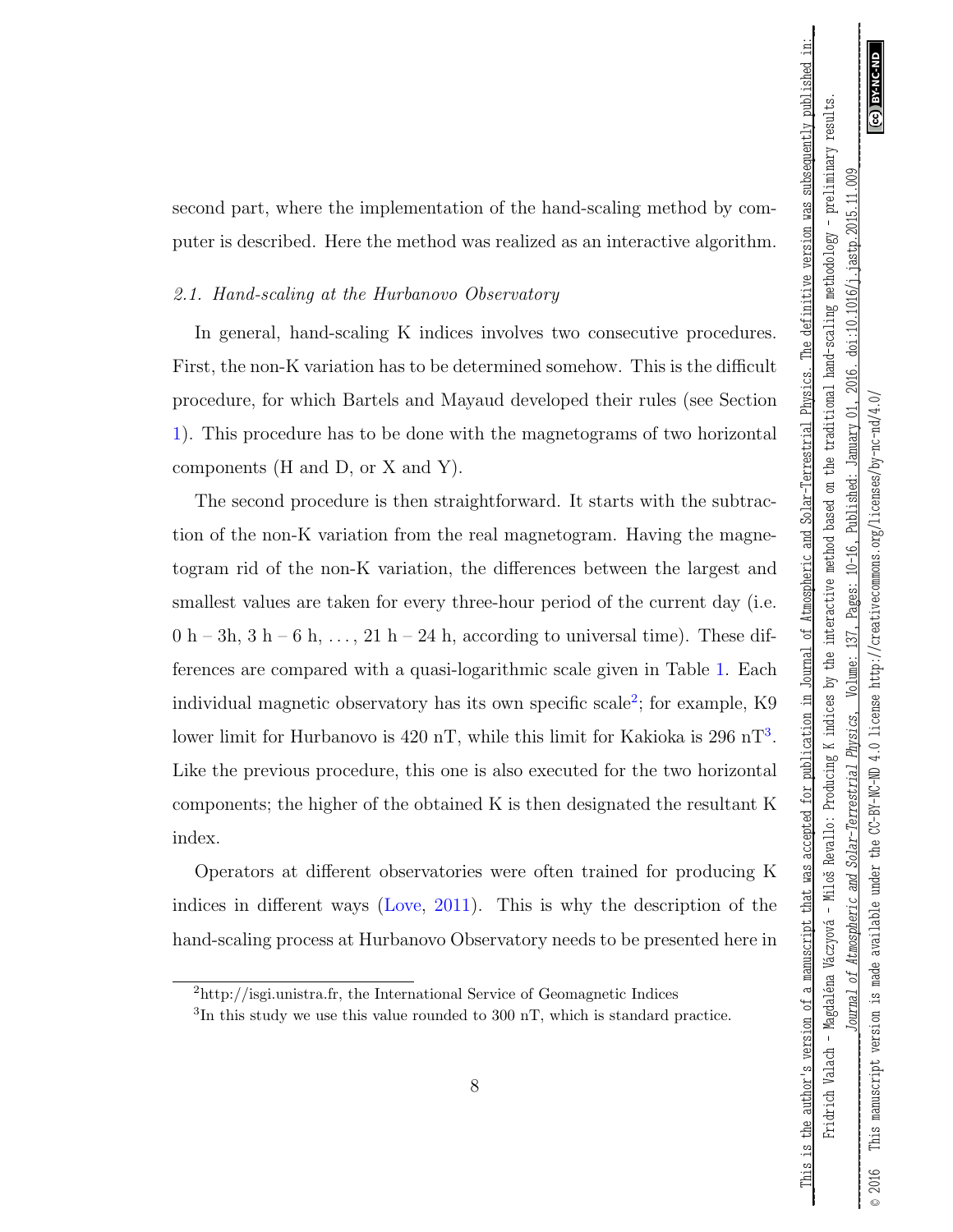\_\_\_This is the author's version of a manuscript that was accepted for publication in Journal of Atmospheric and Solar-Terrestrial Physics. The definitive version was subsequently published in:\_\_

This is the author's version of a manuscript that was accepted for publication in Journal of Atmospheric and Solar-Terrestrial Physics. The definitive version was subsequently published in

more deatail. In the further description we confine ourselves to the procedure of determining the non-K variation, which is not straightforward.

As we learned, the operator in charge at Hurbanovo had implemented the Mayaud rules in the way that can be described with the help of three modules. Here we named these Modules A, B and C:

- Module A: This was the first module, in which the sought non-K variation was identified with the Sq variation. It should be noted that the Sq variation is not the only phenomenon that would be identified and it is generally not satisfactory to identify the sought non-K variation with Sq variation. This is why the Module A had to be followed by additional modules. Estimating the Sq curve consisted of two steps:
	- Firstly, the operator saw over the magnetograms of the current month and chose five days considered to be most resembling the quiet diurnal variation.
	- These five selected magnetograms were then used for constructing an ersatz Sq curve: Every individual hour, the average value of the geomagnetic component (H or D) was plotted to a graph. Lastly, the Sq curve was drawn by hand.
- Module B: When the current magnetogram strongly resembled the Sq curve, the operator in charge did not use the Sq curve from Module A for producing K indices. Instead, the operator drew the expected quiet curve on the base of the magnetogram of this current day. Like the curve in Module A, this curve was also drawn by hand. The same procedure could be executed for a part of a day, provided only a part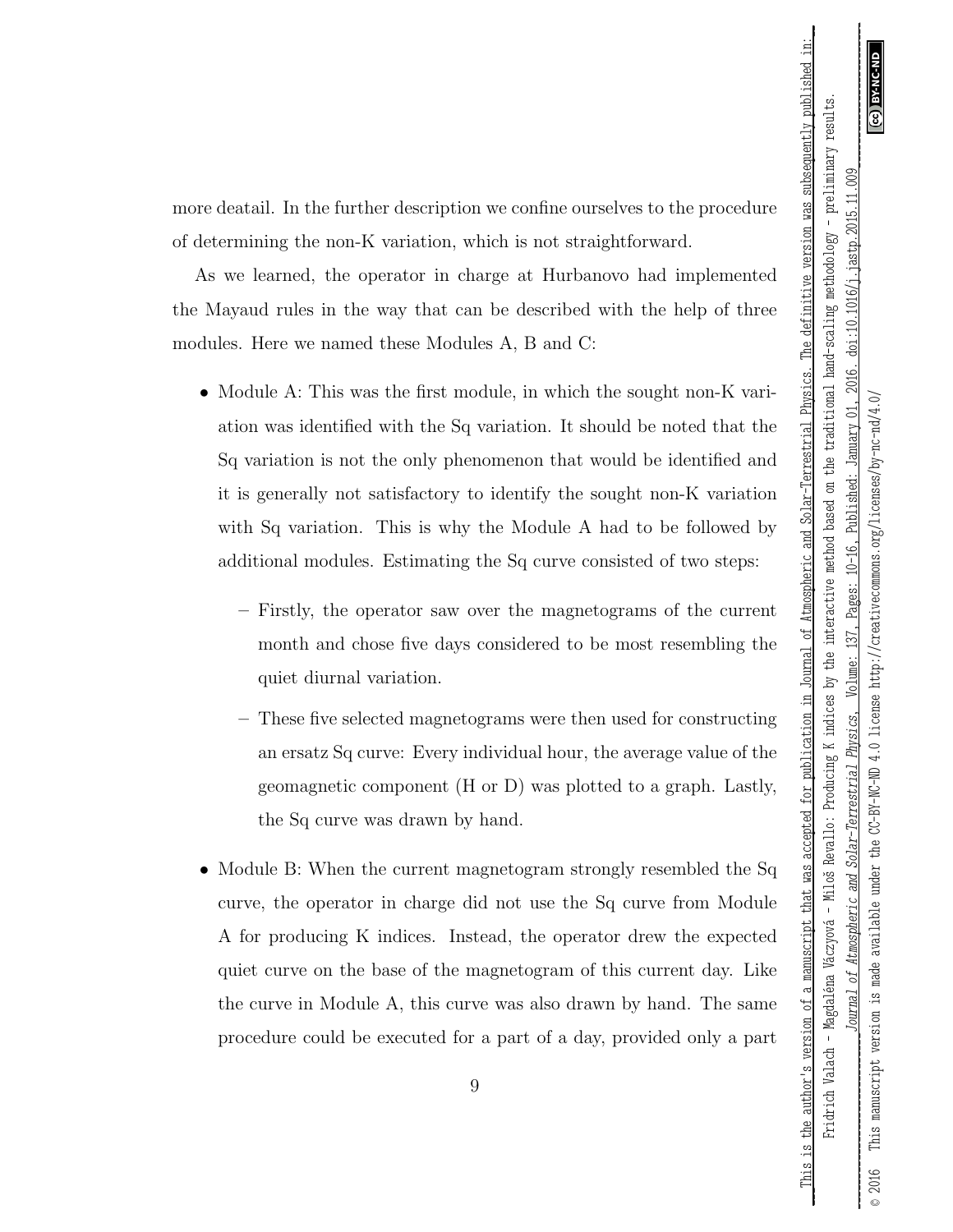This is the author's version of a manuscript that was accepted for publication in Journal of Atmospheric and Solar-Terrestrial Physics. The definitive version was subsequently published in

of the day was assumed to be resembling the Sq variation. The cases when the Module B were used occurred when the resulting K indices were typically K≤4. In these cases, the magnetogram, or its part, does not display any noticeable manifestation of a magnetic storm or a bay.

• Module C: For the quiet geomagnetic field and sometimes also when the geomagnetic activity was moderate (K≤4) occasionally happened that the quiet curve within the three-hour period was virtually a straight line. For drawing this part of the curve the operator in charge could use a ruler.

The following subsection describes how the essential features of the abovementioned method for producing K indices were adapted for computer. Of course, we were not able to follow the original method in detail. There were two aspects in particular that were difficult to be imitated by computer: (1) drawing the curve by hand and (2) deciding whether the current magnetogram resembles the Sq variation. Hence we have to admit that we were not able to avoid introducing some subjectivity into our method.

### <span id="page-9-0"></span>2.2. Computer simulation of the hand-scaling method

The main part of this subsection is devoted to computer simulation of obtaining the non-K variation for a particular day. Here the Modules A, B and C, which were described above, are modified for using on computer. An additional procedure, Module D, is also introduced, which we needed to put here in order to compensate for our inability to fully emulate by-hand drawing. Moreover, some "if-then" rules are brought here, which are designed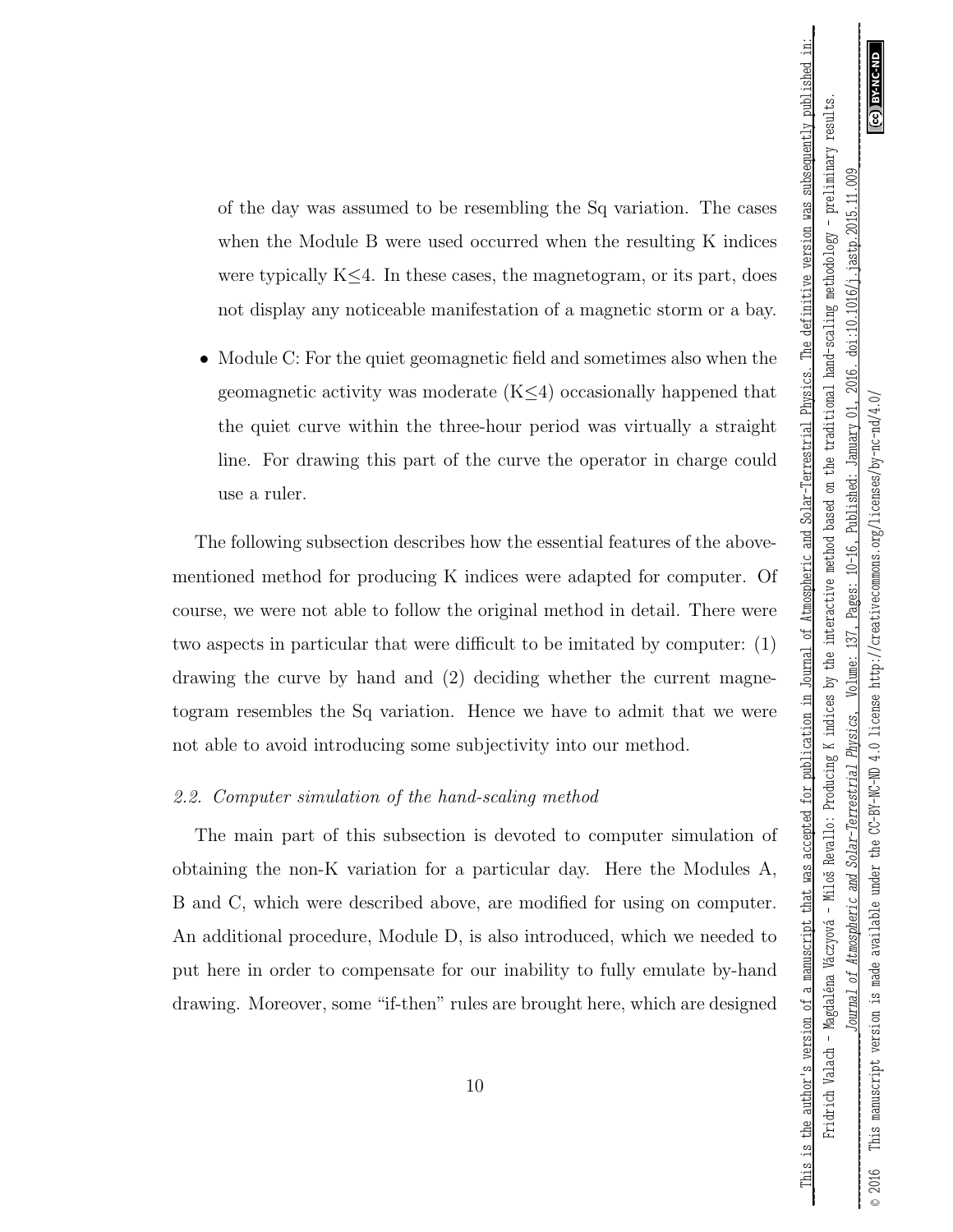This is the author's version of a manuscript that was accepted for publication in Journal of Atmospheric and Solar-Terrestrial Physics. The definitive version was subsequently published in

to help with the decision of whether the current magnetogram resembled the expected Sq variation.

The presented method is an interactive computer algorithm. It has to be separately used for the magnetograms of the two horizontal components (X and  $Y$ , or  $H$  and  $D$ ); however, for each of the horizontal components the same K-value range is used. The modules were designed as follows:

- Module A: This was an interactive part of the method. The expected Sq variation was estimated by it. It should be stressed yet again that the Sq variation is not the only phenomenon that would be identified and the Module A must be followed by additional modules. The individual steps of this module are listed below:
	- Firstly, the authors (as if trained operators) saw over the magnetograms of the month in question and they chose five days that they considered to be most resembling the quiet diurnal variation. The traditional routine was that the K indices were determined after the end of the given month. In our simulation we adopted this routine though it was obvious that such an approach was not suitable for now-casting purposes. Indeed, this approach could be applied only to preparing K indices for "after the fact" studies of space weather events.
	- The selected five magnetograms were then averaged; the average value was calculated for each individual one-minute value.
	- Finally, the average magnetogram was fitted with the curve  $Sq(T)$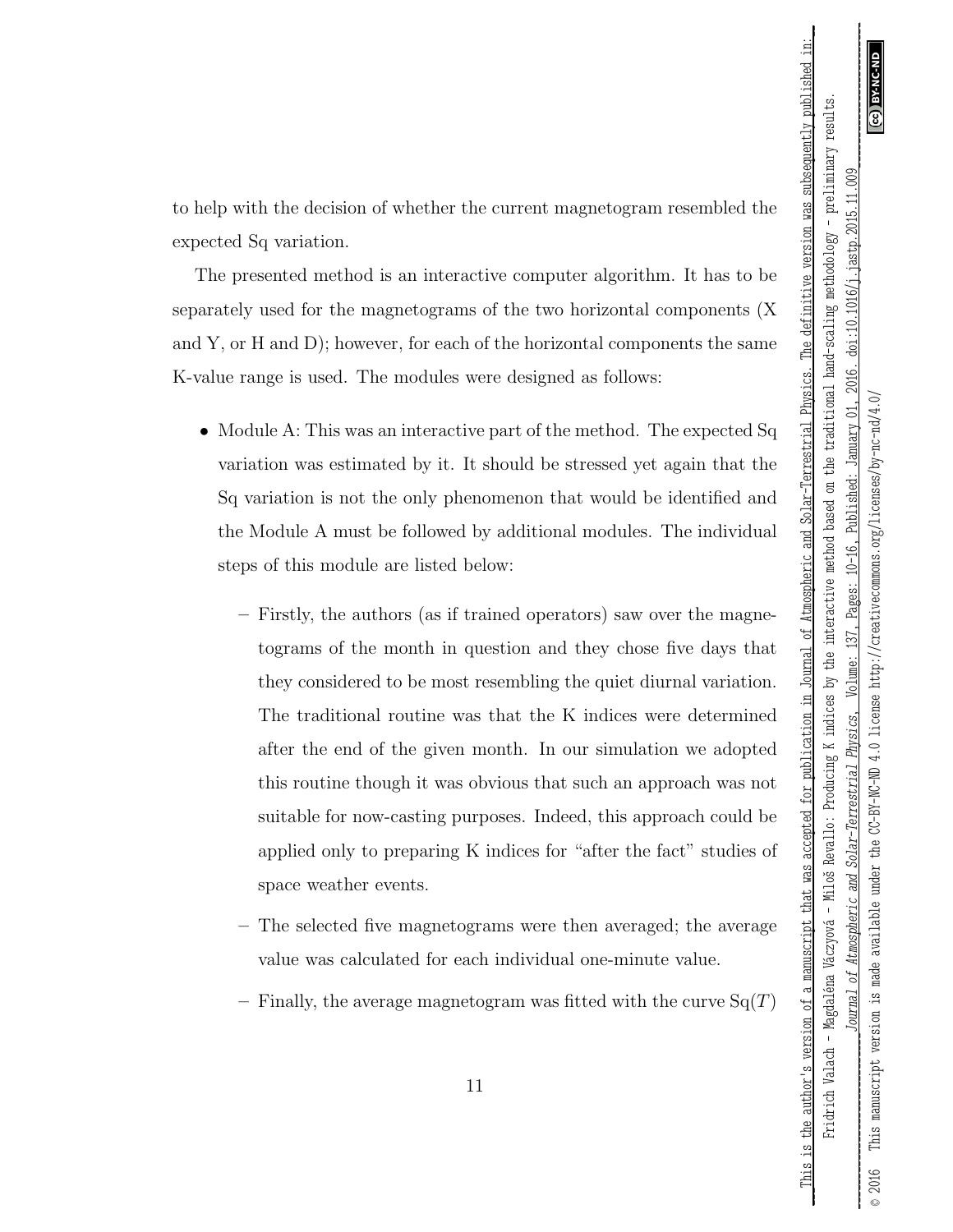*\_\_\_\_\_\_\_\_\_\_\_\_\_\_\_\_\_\_\_\_\_\_\_\_\_\_\_\_\_Journal of Atmospheric and Solar-Terrestrial Physics* , Volume: 137, Pages: 10–16, Published: January 01, 2016. doi:10.1016/j.jastp.2015.11.009\_\_\_\_\_\_\_\_\_\_\_\_\_\_\_\_\_\_\_\_\_\_\_\_ \_\_\_This is the author's version of a manuscript that was accepted for publication in Journal of Atmospheric and Solar-Terrestrial Physics. The definitive version was subsequently published in:\_\_ This is the author's version of a manuscript that was accepted for publication in Journal of Atmospheric and Solar-Terrestrial Physics. The definitive version was subsequently published in Fridrich Valach – Magdaléna Váczyová – Miloš Revallo: Producing K indices by the interactive method based on the traditional hand-scaling methodology – preliminary results. Fridrich Valach - Magdaléna Váczyová - Miloš Revallo: Producing K indices by the interactive method based on the traditional hand-scaling methodology - preliminary results  $009$ doi:10.1016/j.jastp.2015.11 2016. CC-BY-NO-ND 4.0 license http://creativecommons.org/licenses/by-nc-nd/4.0/  $\overline{C}$ January Published:  $10 - 16$ , Pages: Volume: Physics Solar-Terrestrial Atmospheric and  $\mathcal{L}$ lournal 2016

© 2016 This manuscript version is made available under the CC-BY-NC-ND 4.0 license http://creativecommons.org/licenses/by-nc-nd/4.0/

the

available under

is made

version

This manuscript

 $\odot$ 

given by

$$
Sq(T) = \sum_{m=1}^{6} A_m \cos\left(mT + \alpha_m\right) \tag{1}
$$

where  $T$  stands for time (i.e. the number of one-minute value in the series – it is a dimensionless number) and the amplitudes  $A_m$ and phases  $\alpha_m$  were found by least-square method.

- Module B: In this module the quiet curve was also obtained by means of the least-square method. However, in this case the fitted curve, which was again given by Equation (1), was computed from the magnetogram of the current day. Furthermore, linear trend between 0 UT and 24 UT had been removed from the magnetogram before the least-square method was applied. After the values  $A_m$  and  $\alpha_m$  were computed, the linear trend was given back to the  $Sq(T)$  curve.<sup>[4](#page-11-0)</sup>
- Module C: In this case, the "quiet curve" was a discontinuous curve that was composed of eight straight segments. Here the discontinuous curve means that there can even be offsets between segments. For each of the three-hour periods the straight line was found through the use of linear least-square method.
- Module D: Introducing this module reflected our practical experience gained by fitting curves to magnetograms, especially when the magne-

<span id="page-11-0"></span><sup>4</sup>This procedure with the linear trend was not executed in Module A. It was so because the differences between the 0 UT and 24 UT values were found to be very small there. They were much smaller than the deviations between the five values of the five original most quiet magnetograms at 0 UT or 24 UT. In Module A, the linear trend was thus considered to be negligible.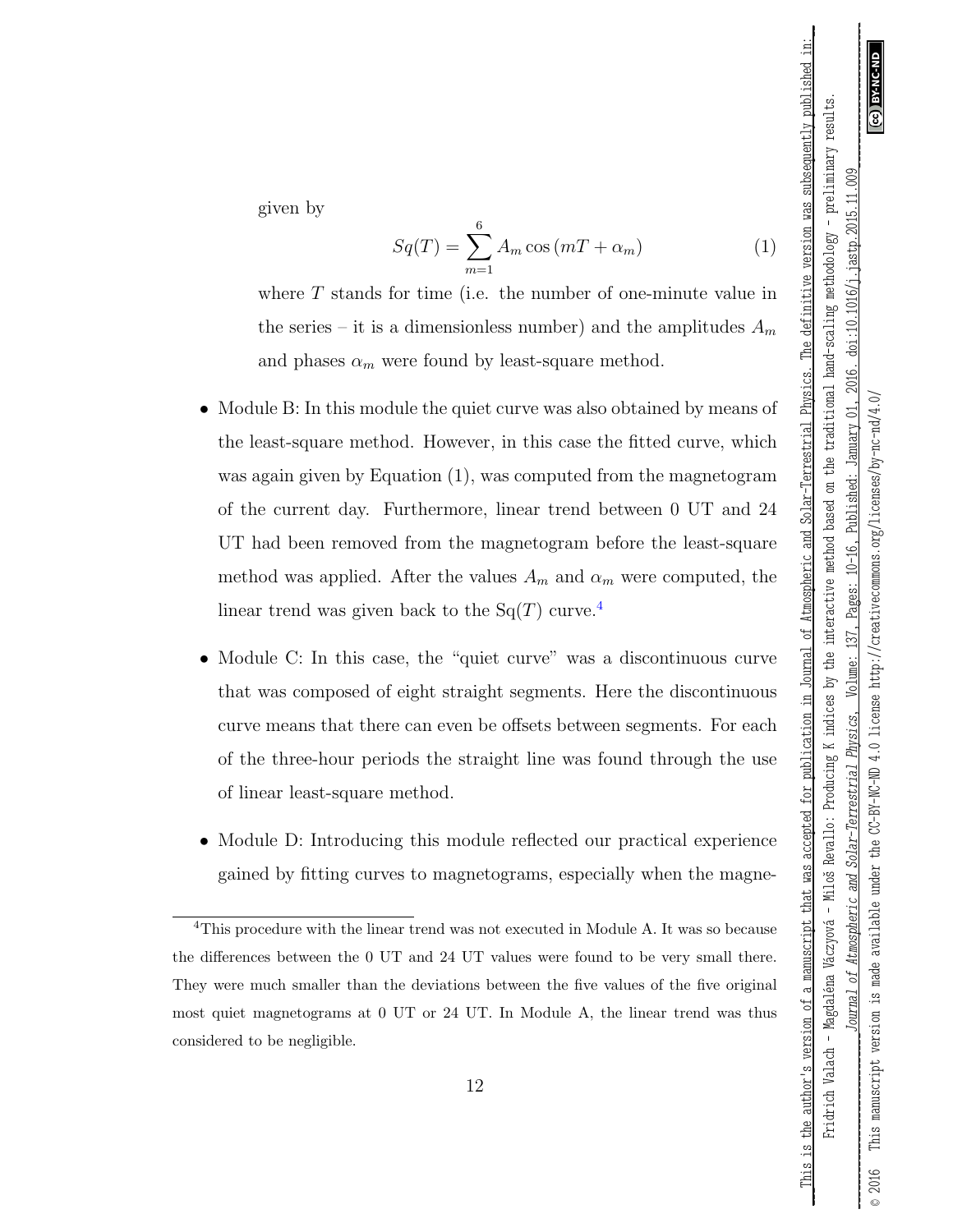\_\_\_This is the author's version of a manuscript that was accepted for publication in Journal of Atmospheric and Solar-Terrestrial Physics. The definitive version was subsequently published in:\_\_

This is the author's version of a manuscript that was accepted for publication in Journal of Atmospheric and Solar-Terrestrial Physics. The definitive version was subsequently published in

tograms represented quiet periods. The curve that put together cosines in Module B sometimes seemed to be a little bumpy in the parts of magnetogram that we expected to be relatively plain. On the other hand, the straight lines produced in Module C were often much more plain than we wished to have. In Module D, smoothing was used rather than fitting. Here this procedure is described in detail:

- For every hour on the hour, the momentary value of the horizontal geomagnetic component was calculated averaging the five closest one-minute values. The time series consisting of 25 values (0 UT, 1 UT, 2 UT,  $\dots$ , 24 UT) was prepared in this step, which was then used in the following step.
- In the following step, cubic spline interpolation was used to obtain the smooth Sq curve.

In principle, the Module A in our method did the same as did the method of [Rangarajan and Murty](#page-23-3) [\(1980\)](#page-23-3) — the method which was refused by [Men](#page-22-5)[vielle](#page-22-5) [\(1981\)](#page-22-5)) (see Section [1\)](#page-1-0). Here, however, we only use this criticized method for the production of K indices for the periods with high geomagnetic activity. Because the Mayaud rules always demanded to present a non-K variation, we believe that the "iron curve" method should handle those days for which the non-K variation could hardly be identified.

The non-K variations that resulted from Modules A, B, C and D were then used for producing special versions of K indices. These K indices were correspondingly designated by subscripts:  $K_A$ ,  $K_B$ ,  $K_C$  and  $K_D$ . The straightforward procedure that is described in Section [2.1](#page-7-2) was used for this purpose.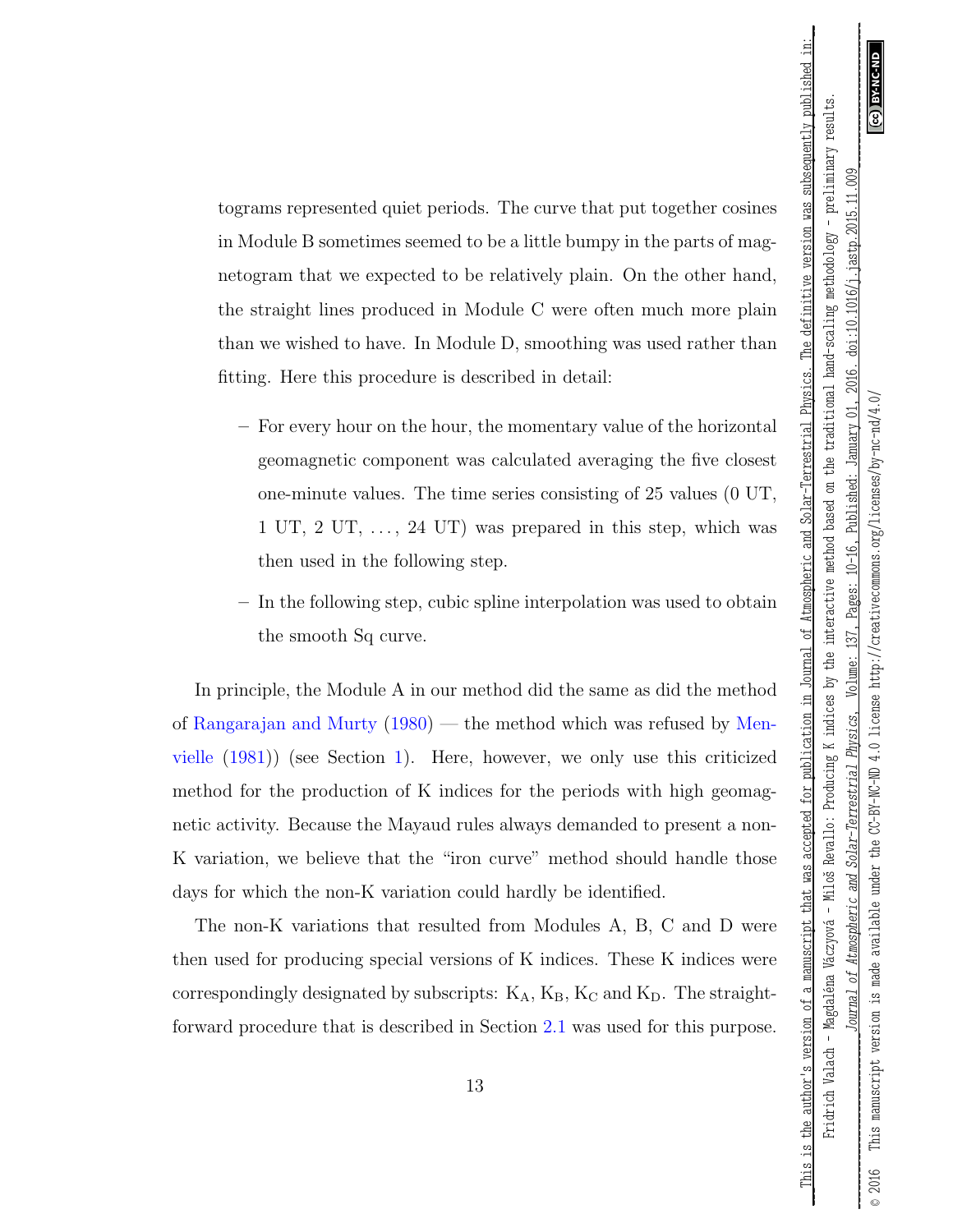This is the author's version of a manuscript that was accepted for publication in Journal of Atmospheric and Solar-Terrestrial Physics. The definitive version was subsequently published in

The resulting values of K indices were eventually obtained from some "ifthen" rules. These rules were carefully arranged in order to obtain reasonable statistical distribution of the resulting K indices. They were set up as follows:

- In the first step the K index was defined to be equal to  $K_A$ .
- In the second step the K index was modified according to the values of  $K_B$  and  $K_C$ :
	- If  $K_A = 5$  along with  $[(K_B < 5 \text{ and } K_C < 4) \text{ or } (K_C < 5 \text{ and }$  $K_B < 4$ ], then the higher of  $K_B$  and  $K_C$  became the new value of K index.
	- If  $(K_A = 3 \text{ or } K_A = 4)$  and at the same time  $(K_B < 4 \text{ and } K_C < 4)$ , then the lower of  $K_B$  and  $K_C$  became the new value of K index.
	- If  $K_A = 2$  and at the same time ( $K_B \leq 2$  and  $K_C \leq 2$ ), then the lower of  $K_B$  and  $K_C$  became the new value of K index.
	- If  $K_A = 1$  and at the same time  $(K_B \leq 1 \text{ and } K_C \leq 1)$ , then the lower of  $K_B$  and  $K_C$  became the new value of K index.
- In the third step the value of K index was "softened" according to  $K_D$ :
	- If the hitherto produced K index was 2 and at the same time  $K_D < 2$ , then  $K_D$  became the new value of K index.
	- If the hitherto produced K index was 1 and at the same time  $K_D = 0$ , then the new value of K index was 0.

To assess performance of our interactive computer method, tests were performed. The data that were used for this testing are described in the following section.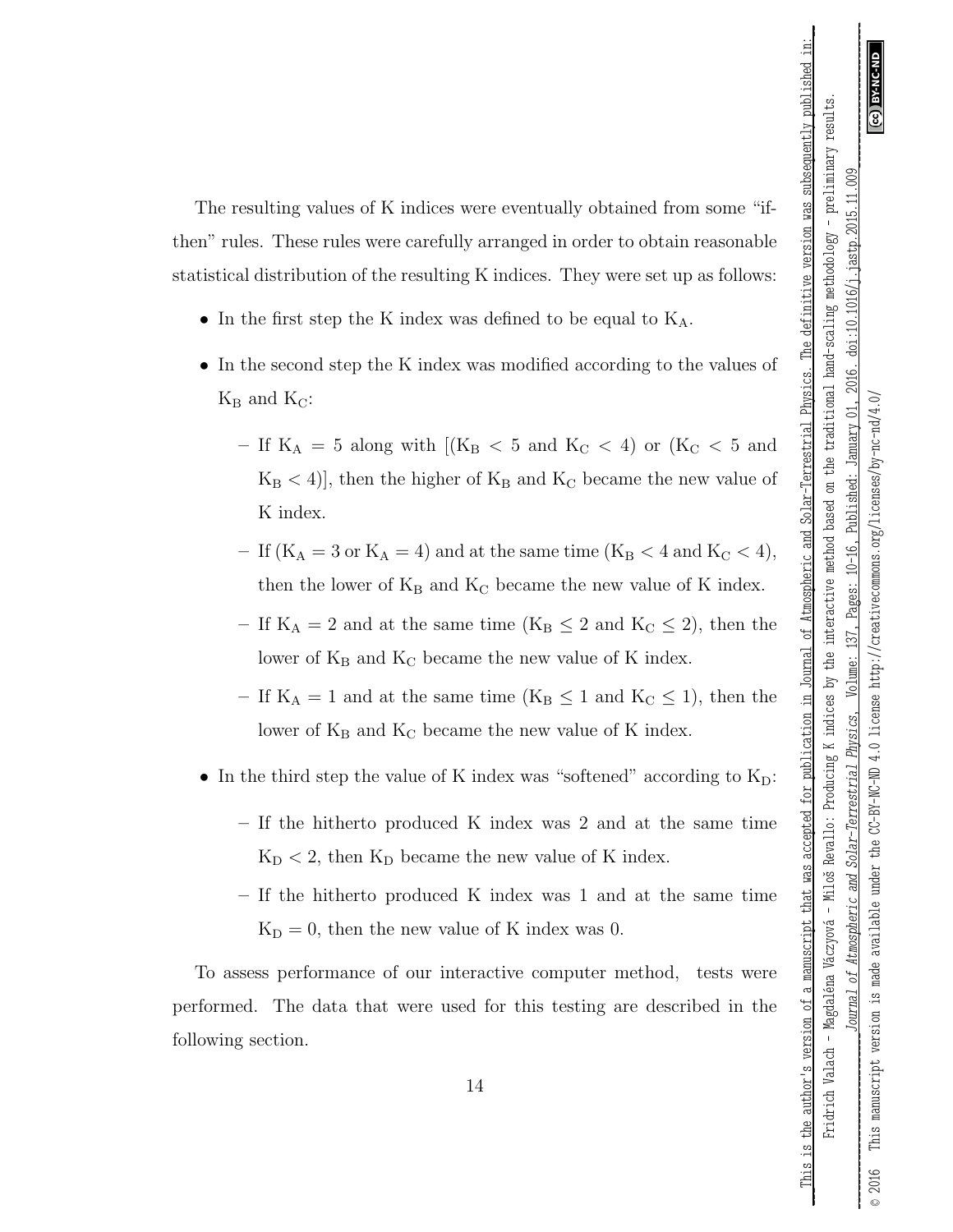This is the author's version of a manuscript that was accepted for publication in Journal of Atmospheric and Solar-Terrestrial Physics. The definitive version was subsequently published in

### 3. Data used

The hand-scaled K indices and one-minute digital records of the geomagnetic field that were observed at the Kakioka Magnetic Observatory were used in this study. The data covered the following periods:

- year 2003, which was a period characterized by a pronounced maximum of the geomagnetic activity,
- year 2005; during which the geomagnetic activity was at a medium level,
- year 2009; which was the period of very low geomagnetic activity.

These data were taken from the website of the Kakioka Magnetic Observa-tory<sup>[5](#page-14-0)</sup> and from the web page of INTERMAGNET<sup>[6](#page-14-1)</sup>. The data sets that we used did not contain any periods of missing data.

Besides the hand-scaled K indices that were produced by the staff of the Kakioka Observatory, the data produced by the FMI and AS methods were also used. The codes for these algorithms are available on the website of International Service of Geomagnetic Indices<sup>[7](#page-14-2)</sup>. This website of ISGI is the official Web portal of the Reference Service for validation, dissemination and stewardship of geomagnetic indices. ISGI-headquarters are in charge of the computation of L9  $(K=9)$  lower limit) value for each magnetic observatory.

<span id="page-14-1"></span><span id="page-14-0"></span><sup>5</sup>http://www.kakioka-jma.go.jp/obsdata/dataviewer?locale=en <sup>6</sup>http://www.intermagnet.com

<span id="page-14-2"></span> $7$ http://isgi.unistra.fr/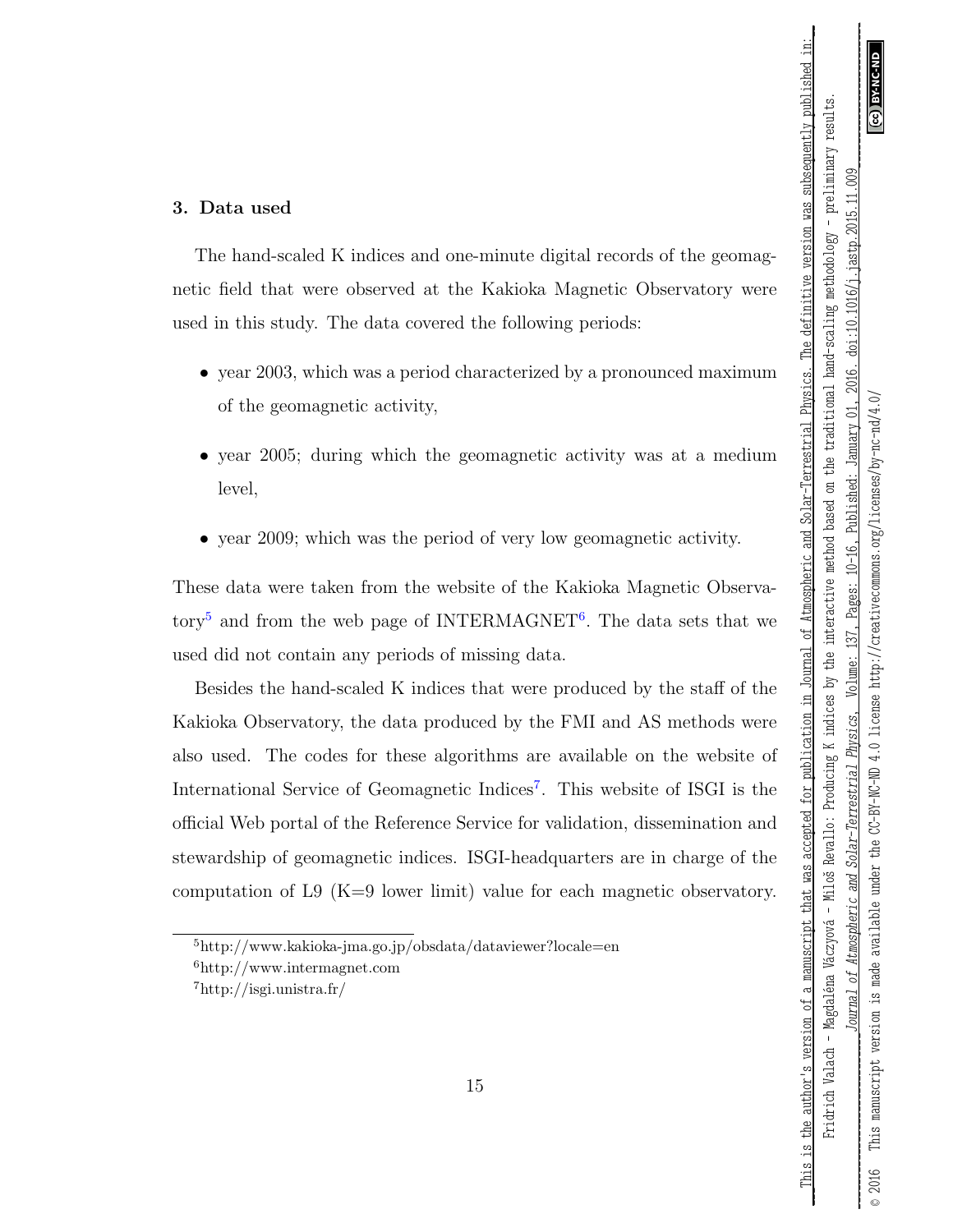This is the author's version of a manuscript that was accepted for publication in Journal of Atmospheric and Solar-Terrestrial Physics. The definitive version was subsequently published

The code "Kasm", which is an implementation of the AS algorithm, is also available on the INTERMAGNET web page<sup>[8](#page-15-0)</sup>.

The results of the test of our algorithm are summed up and discussed in the following section.

### <span id="page-15-1"></span>4. Results

In this section the hand-scaled K indices of Kakioka are compared with the K indices of Kakioka produced by the FMI and AS algorithms, as well as by our new algorithm. In doing this comparison, we considered the correct values as those obtained by hand scaling of K indices.

Our method did not work perfectly for all ranges of K indices. In fact, its performance was disappointing for the K indices between 1 and 4. Here the performance of our model proved not to be better than the FMI and AS methods (data not shown).

However, for the extremely low geomagnetic activity  $(K=0)$  our method provided satisfactory results. The comparison with the FMI and AS methods showed the following findings: as much as 1512 events were correctly assessed by our method while the AS method correctly assessed 1243 events and the FMI method even only 592 events.

Figure [1](#page-26-0) displays how the K indices produced by our method and by the AS method corresponded to the hand-scaled indices in this range of the extremely low activity. Here our method provided K indices which agreed with the hand-scaled indices very well. The figure also revealed that the

<span id="page-15-0"></span><sup>8</sup>http://www.intermagnet.org/publication-software/software-eng.php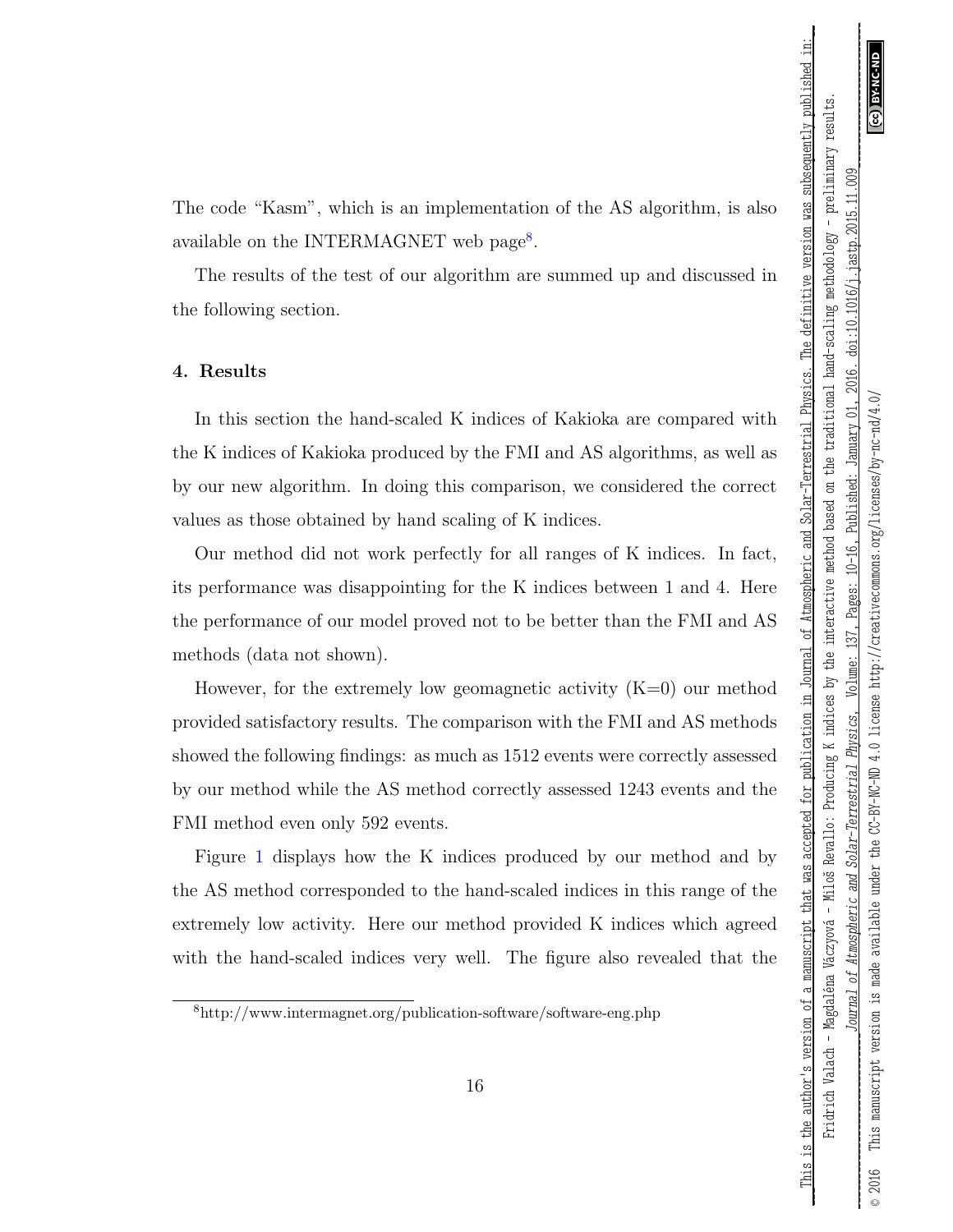\_\_\_This is the author's version of a manuscript that was accepted for publication in Journal of Atmospheric and Solar-Terrestrial Physics. The definitive version was subsequently published in:\_\_

This is the author's version of a manuscript that was accepted for publication in Journal of Atmospheric and Solar-Terrestrial Physics. The definitive version was subsequently published in

percentage of the K indices produced by our method that were in agreement with the hand-scaled indices depends on the phase of the solar cycle. In the year of the high solar activity (2003) the performance of our method is worse than in the year of weak solar activity (2009). Such a dependence was expected and Figure [1](#page-26-0) proves that it is also present in the comparison made for the AS method.

Comparing the overall number of discrepancies between our method and the AS method also seems hopeful: 838 differences by our method and 956 differences by the AS method. The ratio of the overall number of discrepancies to the correctly identified value K=0 was even more satisfying: 0.57 for our method and 0.78 for the AS.

The seasonal variation of the performance of our method (bottom panel in Figure [1\)](#page-26-0) appeared to be less distinct than was the above mentioned variation in the course of the solar cycle. Months of equinoxes and solstices were compared: as expected, the results of our method tended to be in more agreement in winter (referred to the northern hemisphere).

For the high geomagnetic activity (hand-scaled K $\geq$ 5) our method appeared to show hopeful performance too. As can be identified from Figure [2,](#page-27-0) more than 80% of the events were correctly assessed by our method (left bottom panel). On comparison, the AS method correctly assessed fewer than 60% (right bottom panel). In 2009, which was the year of the quietest mean activity ever recorded, the statistics showed worse results for both our and the AS methods; however this result arose from only six events and thus it is not decisive. The FMI method was not employed in this part of our study since its results seemed to be too inaccurate for moderate and higher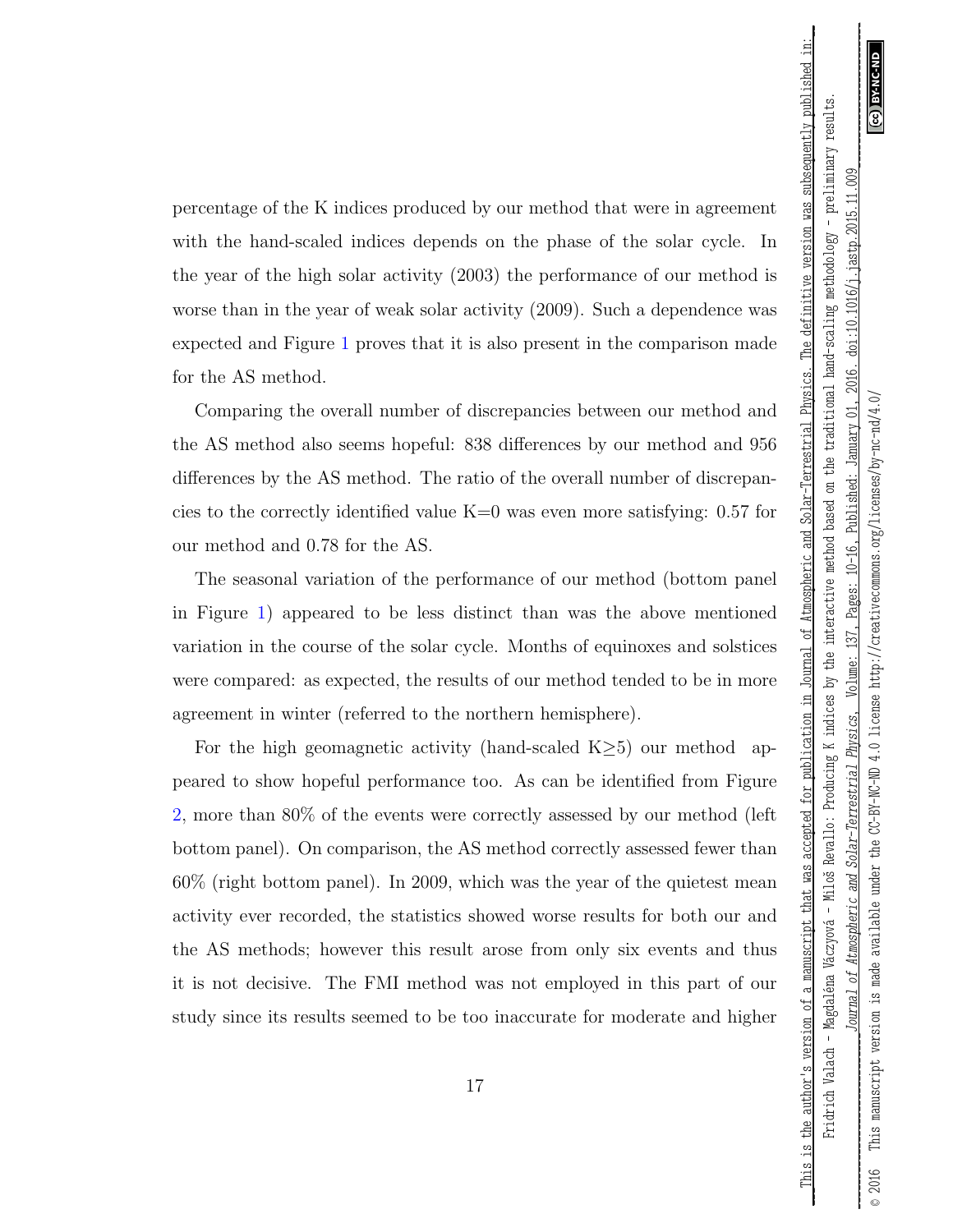\_\_\_This is the author's version of a manuscript that was accepted for publication in Journal of Atmospheric and Solar-Terrestrial Physics. The definitive version was subsequently published in:\_\_

This is the author's version of a manuscript that was accepted for publication in Journal of Atmospheric and Solar-Terrestrial Physics. The definitive version was subsequently published in

geomagnetic activity at Kakioka.

We also examined the distributions of the differences when the K indices were distributed according the computer derived K indices. Data on the right-hand side of Figure [2](#page-27-0) show a slight tendency for our method to overestimate the geomagnetic activity. In spite of that, considering both parts of Figure [2](#page-27-0) (left-hand side and right-hand side, respectively), it seems that for the selected three years 2003, 2005 and 2009 for the K indices of Kakioka that were at least 5, our method performed better than the AS method.

### 5. Discussion

Prior work has tested the performance of computer algorithms for producing K indices [\(Menvielle et al.,](#page-22-2) [1995;](#page-22-2) [Bitterly et al.,](#page-21-3) [1997\)](#page-21-3). Confronting the computer produced K indices with hand-scaled indices, two best codes were recommended to use: the FMI [\(Sucksdorff et al.,](#page-24-1) [1991\)](#page-24-1) and AS [\(Nowozyn](#page-23-1)[ski et al.,](#page-23-1) [1991\)](#page-23-1) algorithms. At the same time, however, the hand-scaled K indices were affirmed to be the most authentic. Moreover, using only few selected algorithms disables averaging out biases [\(Menvielle et al.,](#page-22-2) [1995;](#page-22-2) [Mayaud and Menvielle,](#page-22-4) [1980\)](#page-22-4) when deriving planetary indices. It therefore seems that using broader variety of algorithms that emulate the older handscaling method might be beneficial.

In this study our semi-automatic interactive computer method for producing K indices was described (Section [2.2\)](#page-9-0) and tested (Section [4\)](#page-15-1). Our method was based on the hand-scaling methodology that had been practised at Hurbanovo Geomagnetic Observatory till the end of 1997. Its performance was compared with the FMI and AS methods, as well as with hand-scaled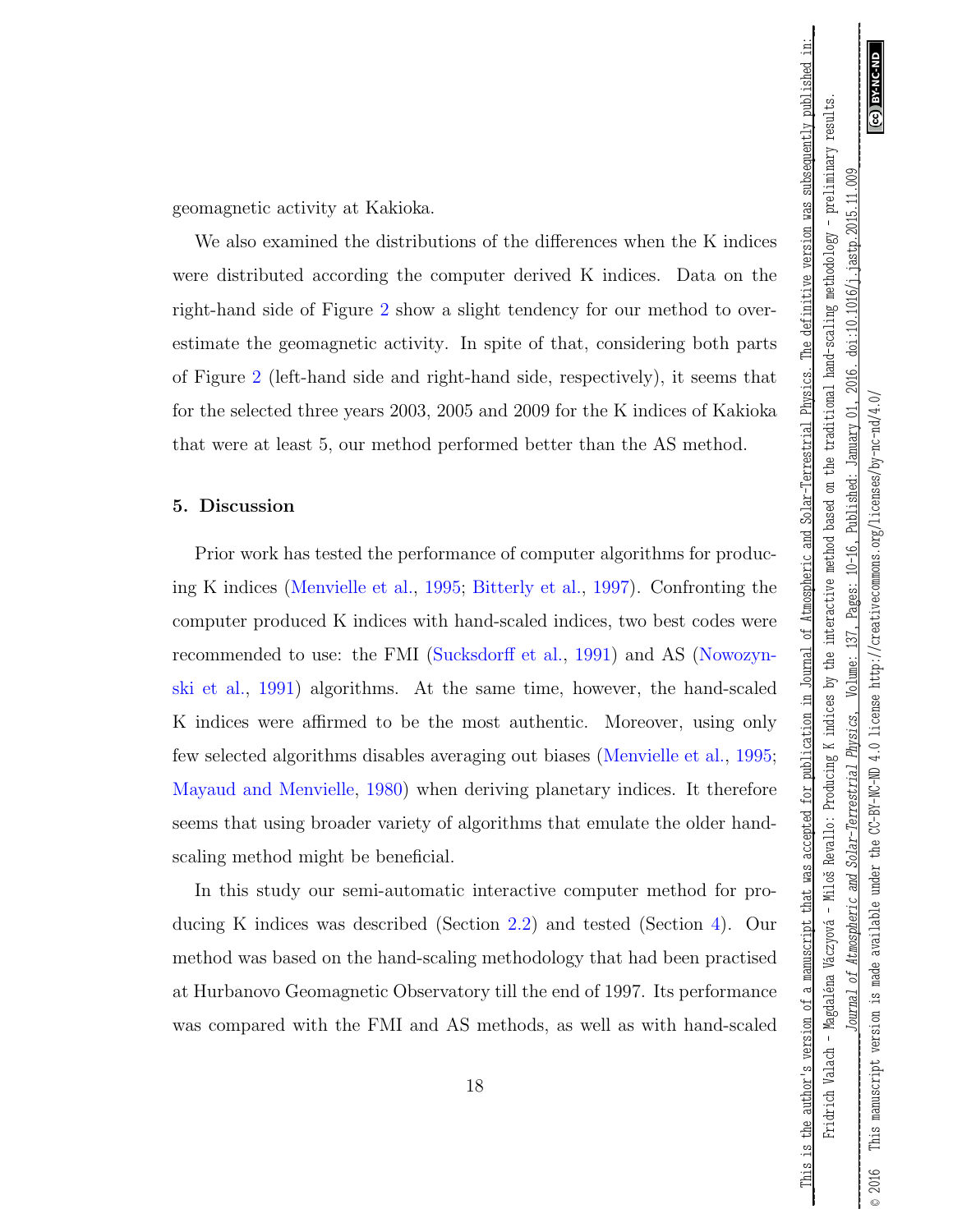This is the author's version of a manuscript that was accepted for publication in Journal of Atmospheric and Solar-Terrestrial Physics. The definitive version was subsequently published in

K indices. This comparison showed that our method provided reasonable results for both very low (K=0) and high (K $\geq$ 5) levels of the geomagnetic activity. These results were achieved employing the data of the Kakioka Magnetic Observatory.

Unfortunately, the performance of our method was slightly disappointing for the indices between 1 and 4. Here the results of our method provided results which were worse than the results of the FMI and AS methods. However, since for space weather studies extreme ranges of the geomagnetic activity are also important, our method might be still worthwhile.

The fact that our method provided satisfactory results for  $K \geq 5$  might seem to go against [Menvielle](#page-22-5) [\(1981\)](#page-22-5), who refused the "iron curve" method of [Rangarajan and Murty](#page-23-3) [\(1980\)](#page-23-3). Such high values of K indices were indeed the results of a part of our method that was based on the "iron curve". Nevertheless, here it seems that this method might be used for producing K indices if the level of the geomagnetic activity is high enough.

Notice that we brought a certain amount of subjectivity in the process of constructing the curve for non-K variation. However, we believe that this amount does not exceed the amount of subjectivity that has been typical for the hand-scale method.

### 6. Conclusions

We proposed a method for producing K indices, about which we indicated that for both  $K \geq 5$  and  $K = 0$  it might approximate to hand-scaled indices better than the computer-based methods approved and endorsed by IAGA. At the same time, our method does not require so experienced human op-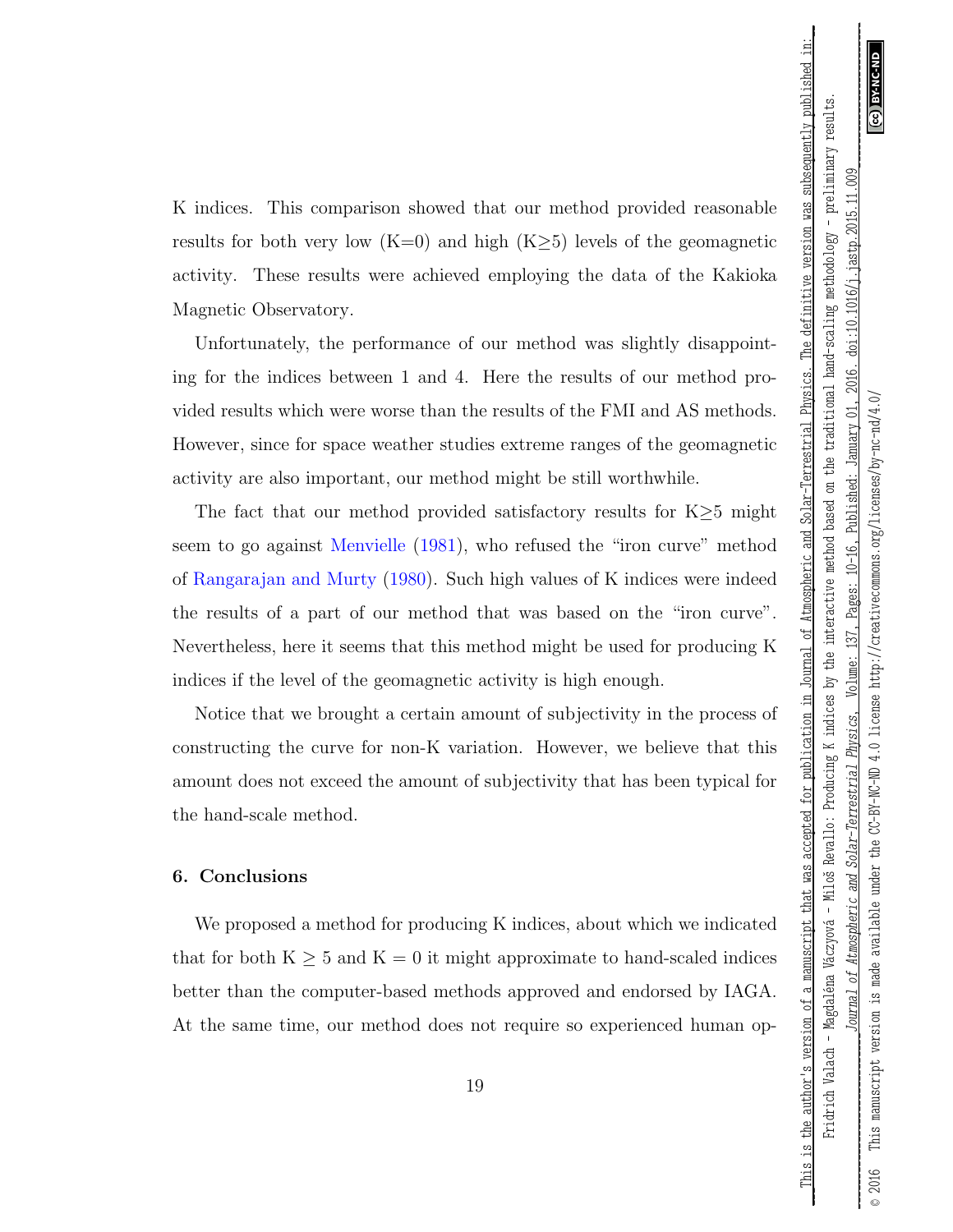This is the author's version of a manuscript that was accepted for publication in Journal of Atmospheric and Solar-Terrestrial Physics.

The definitive version was subsequently published in

erator as requires the classical hand-scaling. We believe that our approach might have some merit in preparing K indices for "after the fact" studies of space weather events.

Future work ought to focus on the ranges of K indices between 1 and 4, where our method could not provide satisfactory results. This likely should not be based on only a simple simulation of the hand-scaling routine that was described in this paper; possibly also some features of the FMI or AS algorithms should be incorporated. At the present stage, however, our method possibly could be recommended to use in combination with another computer method, e.g. with the AS or FMI method.

Our method is intended primarily for using at the Hurbanovo observatory. Therefore, the other task for future work has to be preparing sufficient sets of Hurbanovo data for testing the method in various parts of the solar cycle. For this purpose old analogue magnetograms could be digitalized for periods when the K indices have been hand-scaled by the experienced operator<sup>[9](#page-19-0)</sup>. Another possible way of obtaining the sets for testing could be hand-scaling from the printed digital magnetograms by an expert<sup>[10](#page-19-1)</sup>.

The next improvement of our method might be the complete elimination of subjectivity from the determination of the non-K variation. This can be attempted to fulfil, for instance, by selecting the five quiet days with the help

<span id="page-19-0"></span><sup>&</sup>lt;sup>9</sup>The influence of the sampling rate of such digital data rather than 1 minute data for the deriving K indices should be considered in this case. For the FMI method the influence of 1 second data rather than 1 minute data were studied by [Bernard et al.](#page-21-6) [\(2011\)](#page-21-6).

<span id="page-19-1"></span><sup>&</sup>lt;sup>10</sup>The comparison of analogue/hand-scaled and digital/hand-scaled K indices was studied by [Niblett et al.](#page-23-5) [\(1984\)](#page-23-5).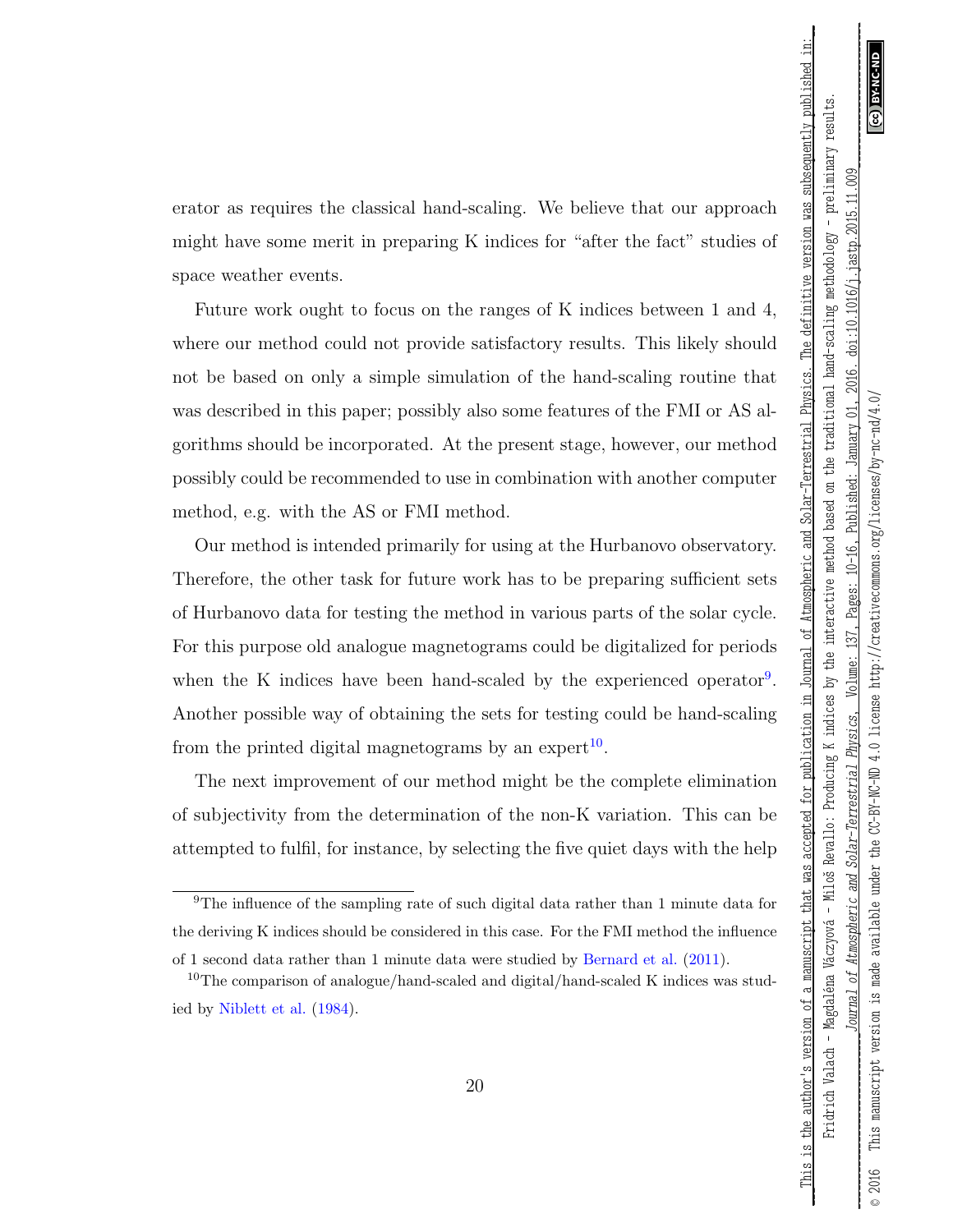\_\_\_This is the author's version of a manuscript that was accepted for publication in Journal of Atmospheric and Solar-Terrestrial Physics. The definitive version was subsequently published in:\_\_

This is the author's version of a manuscript that was accepted for publication in Journal of Atmospheric and Solar-Terrestrial Physics.

The definitive version was subsequently published in

of the AS or FMI methods.

### Acknowledgements

The results presented in this paper rely on data collected at magnetic observatories. The authors thank the national institutes that support them and INTERMAGNET for promoting high standards of magnetic observatory practice (www.intermagnet.org). The Kakioka Magnetic Observatory and the World Data Center for Geomagnetism, Kyoto, are acknowledged for maintaining their websites. The authors are grateful to the staff of the Kakioka Magnetic Observatory for providing hand-scaled K indices. The authors thank to Dr. Masahito Nosé, Dr. Shingo Nagamachi, Dr. Jürgen Matzka and Dr. Hans-Joachim Linthe for their pieces of information about producing K indices. The results presented in this paper rely on geomagnetic indices calculated and made available by ISGI Collaborating Institutes from data collected at magnetic observatories. We thank the involved national institutes, the INTERMAGNET network and ISGI-International Service of Geomagnetic Indices (isgi.unistra.fr). This work was supported in part by VEGA Grant 2/0030/14 of the Scientific Grant Agency of the Ministry of Education of Slovak Republic and the Slovak Academy of Sciences, and by the Slovak Research and Development Agency under the contract No. APVV- 0662-12.

### References

<span id="page-20-0"></span>Acebal, A.O., 2000. Testing of the new USGS K index algorithm at Bear Lake. All U.S. Government Documents (Utah Regional Depository). Paper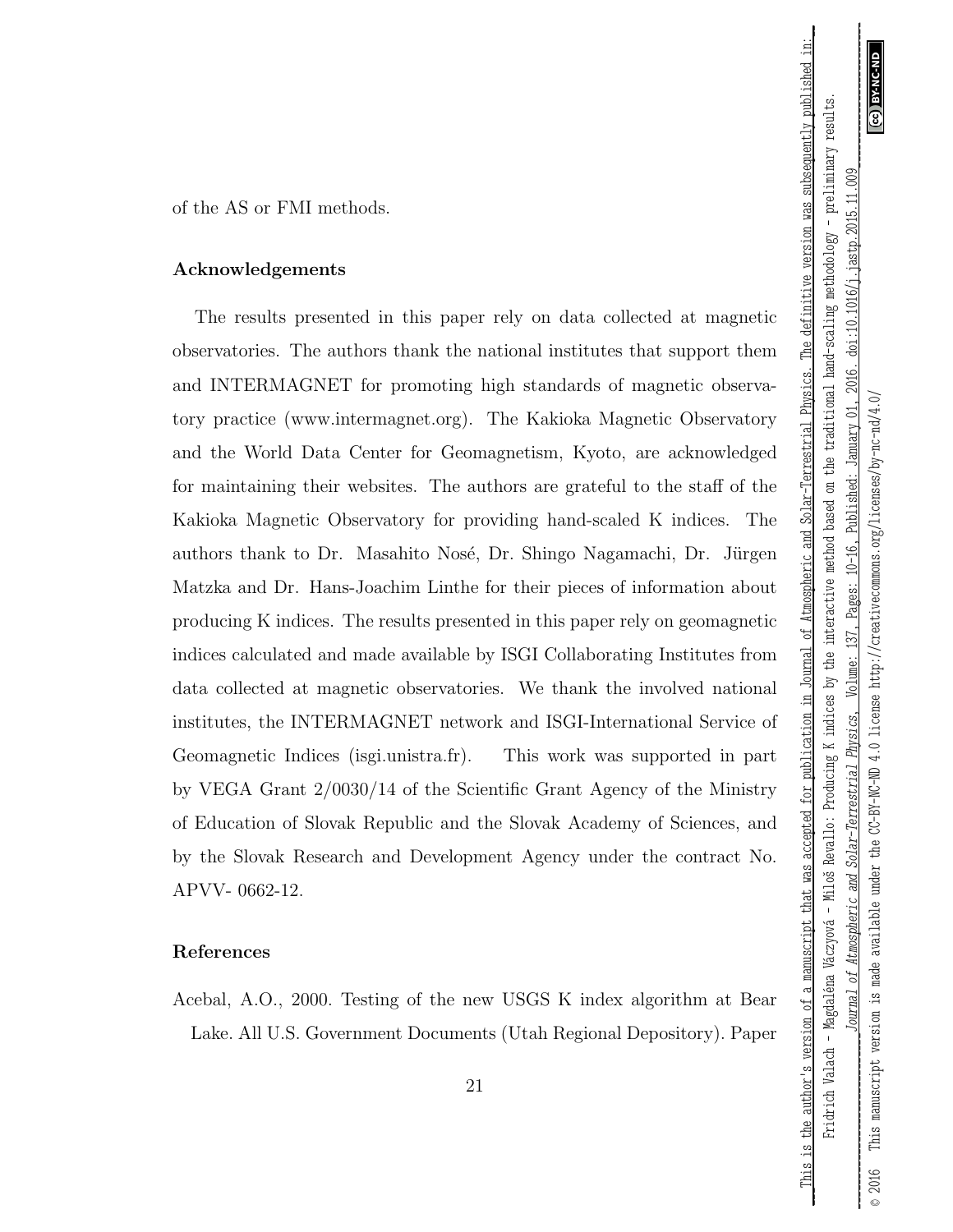\_\_\_This is the author's version of a manuscript that was accepted for publication in Journal of Atmospheric and Solar-Terrestrial Physics. The definitive version was subsequently published in:\_\_

This is the author's version of a manuscript that was accepted for publication in Journal of Atmospheric and Solar-Terrestrial Physics. The definitive version was subsequently published in

289. http://digitalcommons.usu.edu/govdocs/289.

- <span id="page-21-0"></span>Bartels, J., Heck, N.H., Johnston, H.F., 1939. The three-hour range index measuring geomagnetic activity. Geophys. Res., 44, pp. 411-454.
- <span id="page-21-1"></span>Bartels, J., 1957. The Technique of Scaling Indices K and Q of Geomagnetic Activity. In: IGY Instruction Manual, Part IK Geomagnetism, 1, pp. 215- 220, Pergamon Press, Oxford.
- <span id="page-21-6"></span>Bernard, A., Menvielle, M., Chambodut, A., 2011. On the influence of the data sampling interval on computer-derived K-indices. Data Science Journal, 10, art. no. A8.
- <span id="page-21-3"></span>Bitterly, M., Menvielle, M., Bitterly, J., Berthelier, A., 1997. A comparison between computer derived (FMI method) and hand-scaled K indices at Port-aux-franais and Port Alfred French observatories. In: Proceedings of the Sixth International Workshop on Geomagnetic Instruments, Data Acquisition and Processing. Académie Royale de Belgique, Bruxelles, pp. 136-143.
- <span id="page-21-4"></span>Hattingh, M., Loubser, L., Nagtegaal, D., 1989. Computer K-index estimation by a new linear-phase robust, non-linear smoothing method. Geophysical Journal International, 99 (3), pp. 533-547.
- <span id="page-21-2"></span>Hopgood, P.A., 1986. On the computer generation of geomagnetic K-indices from digital data. Journal of Geomagnetism & Geoelectricity, 38 (9), pp. 861-871.
- <span id="page-21-5"></span>Hopgood, P.A., Lewis, A.M., Crosthwaite, P.G., Wang, L., Bartzis, N., 2004.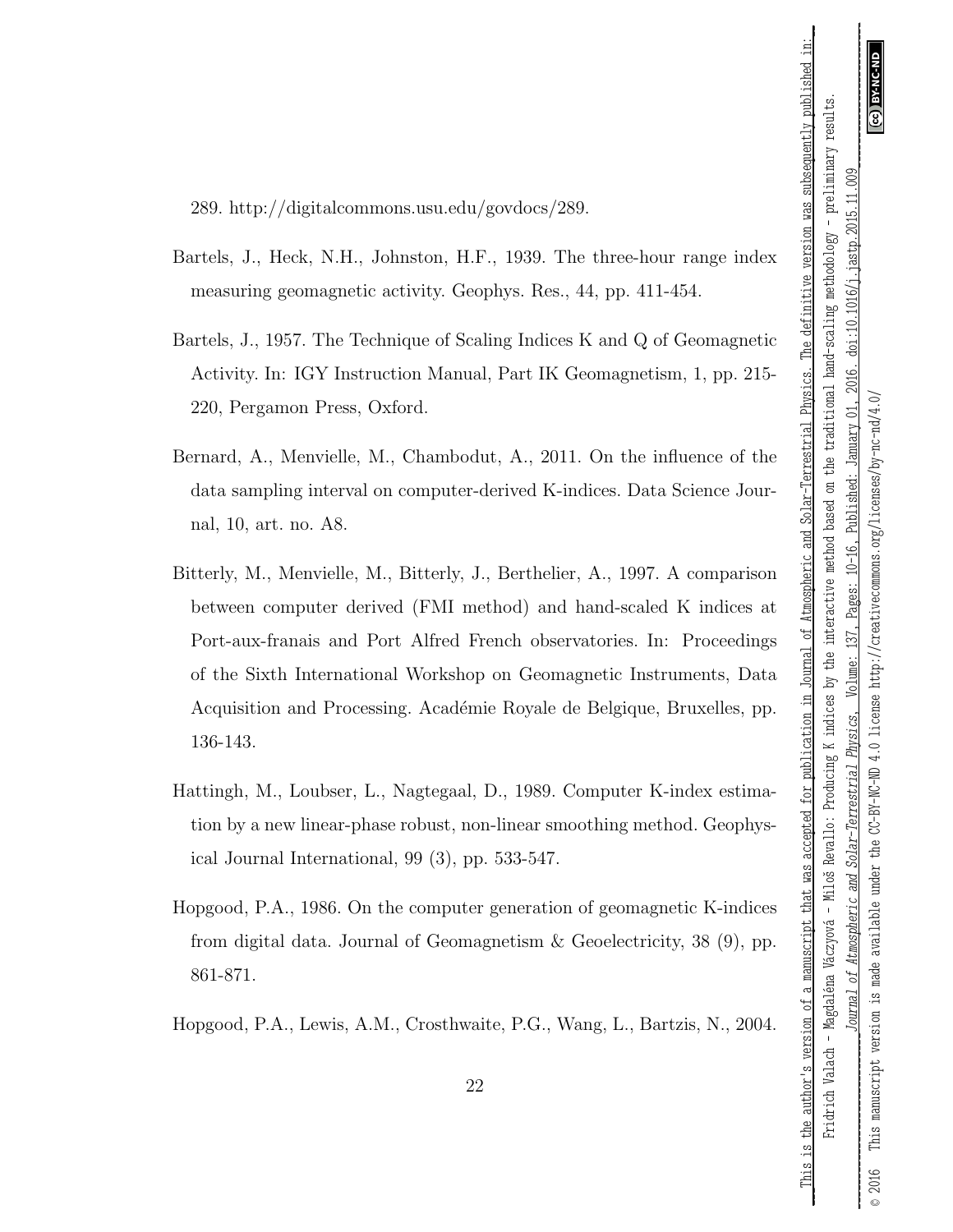This is the author's version of a manuscript that was accepted for publication in Journal of Atmospheric and Solar-Terrestrial Physics. The definitive version was subsequently published in

Australian Geomagnetism Report 2002: Magnetic Results for 2002. Volume 50, Australian Government, Geoscience Australia, Commonwealth of Australia. ISSN: 1447-5146 (Online format), ISSN: 1035-1515 (Printed format)

- <span id="page-22-6"></span>Love, J.J., 2011. Long-term biases in geomagnetic K and aa indices. Annales Geophysicae, Volume 29, Issue 8, Pages 1365-1375. DOI: 10.5194/angeo-29-1365-2011
- <span id="page-22-3"></span>Mandrikova, O.V., Smirnov, S.E., Solov'ev, I.S., 2012. Method for determining the geomagnetic activity index based on wavelet packets. Geomagnetism and Aeronomy, Volume 52, Issue 1, Pages 111-120. DOI: 10.1134/S0016793211060107
- <span id="page-22-0"></span>Mayaud, P.N., 1967. Atlas of K-indices, Part 1. In: IAGA Bull. N021, IUGG Publ. Office, Paris.
- <span id="page-22-4"></span>Mayaud, P.N., Menvielle, M., 1980. A report on Km observatories visit, IAGA Bull. No. 32i, pp. 113-135, IUGG Publ. Office, Paris.
- <span id="page-22-5"></span>Menvielle, M., 1981. About the scaling of K-indices. IAGA News, 20,110-111.
- <span id="page-22-1"></span>Menvielle, M., Berthelier, A., 1991. The K-derived planetary indices: description and availability. Reviews Geophys. Space Phys., 29, 415-432.
- <span id="page-22-2"></span>Menvielle, M., Papitashvili, N., Häkkinen, L., Sucksdorff, C., 1995. Computer production of K indices: review and comparison of methods. Geophys. J. Int., 123, 866-886.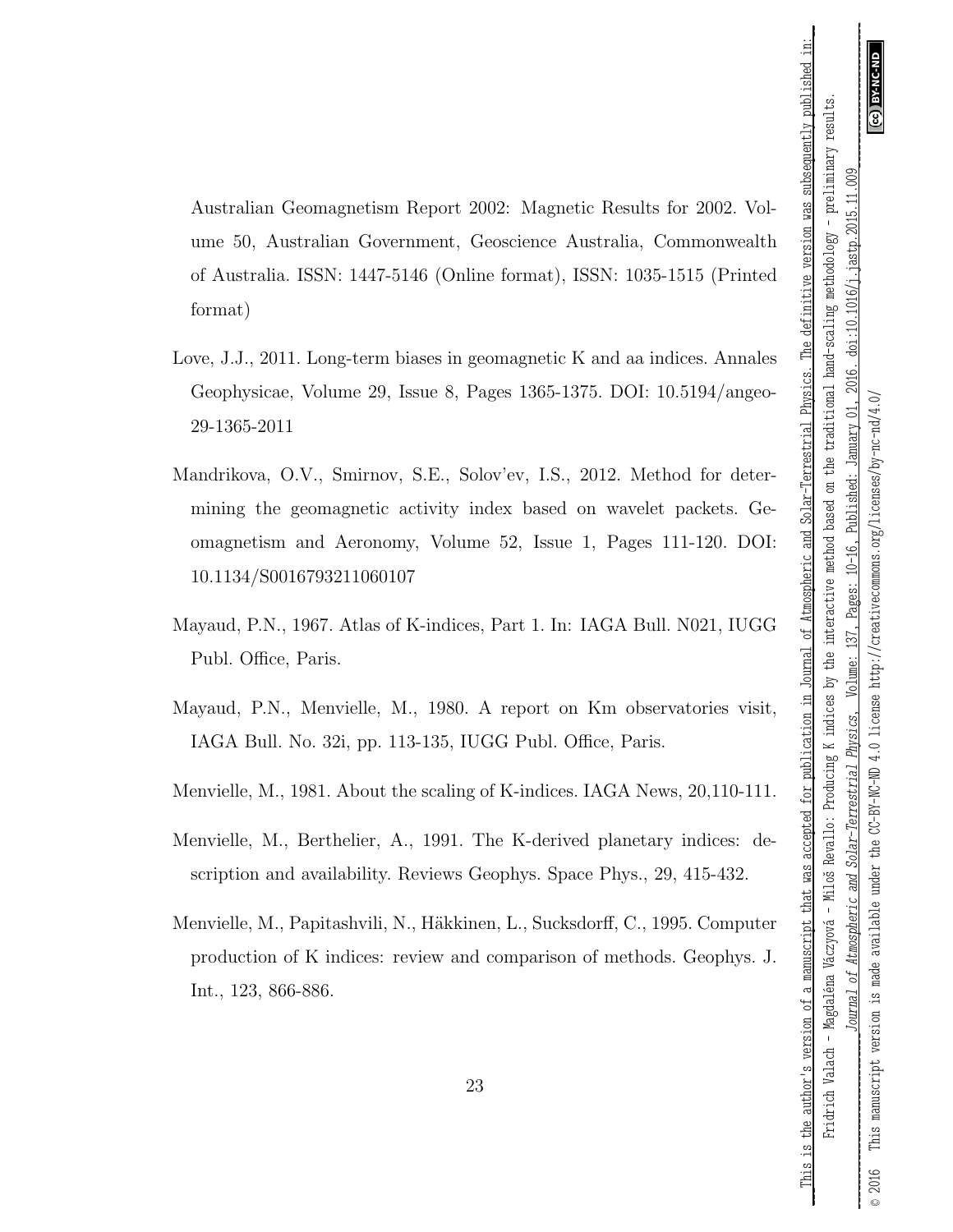This is the author's version of a manuscript that was accepted for publication in Journal of Atmospheric and Solar-Terrestrial Physics. The definitive version was subsequently published in

- <span id="page-23-0"></span>Menvielle, M., Iyemori, T., Marchaudon, A., Nosé, M., 2011. Geomagnetic indices. In: M. Mandea, M. Korte (eds.), Geomagnetic Observations and Models, IAGA Special Sopron Book Series 5, Springer Science+Business Media B.V. DOI 10.1007/978-90-481-9858-0
- <span id="page-23-2"></span>Nagamachi, S., 2015. A new computational method for rapid estimation of the K-index. Technical Report of the Kakioka Magnetic Observatory, Vol. 12, No. 1, pp. 1-9, March 2015. ISSN 1348-0723
- <span id="page-23-5"></span>Niblett, E. R., Loomer, E. I., Coles, R. L., Jansen Van Beek, G., 1984. Derivation of K-indices using magnetograms constructed from digital data. Geophysical surveys, 6(3-4), 431-437, ISSN 0046-5763. doi: 10.1007/BF01465558.
- <span id="page-23-1"></span>Nowozynski, K., Ernst, T., Jankowski, J., 1991. Adaptive smoothing method for computer derivation of K-indices. Geophys. J. Int., 104, 85-93.
- Qi, W., Wang, R.-M., Wang, X.-F., Li, X.-H., Liu, D.-Z., 2010. The modification of K-scale at Beijing geomagnetic observatory and computer scaling of K-indices. Chinese Journal of Geophysics (Acta Geophysica Sinica), 53 (7), pp. 1661-1670. DOI: 10.3969/j.issn.0001-5733.2010.07.017
- <span id="page-23-3"></span>Rangarajan, G.K., Murty, A.V.S., 1980. Scaling K indices without subjectivity. IAGA News, 19, 112-113.
- <span id="page-23-4"></span>Report of The Kakioka Magnetic Observatory: Geomagnetism: Kakioka, Memambetsu, Kanoya, Chichijima 1997, No. 171. Published by The Kakioka Magnetic Observatory, 1998. ISSN 1342-3797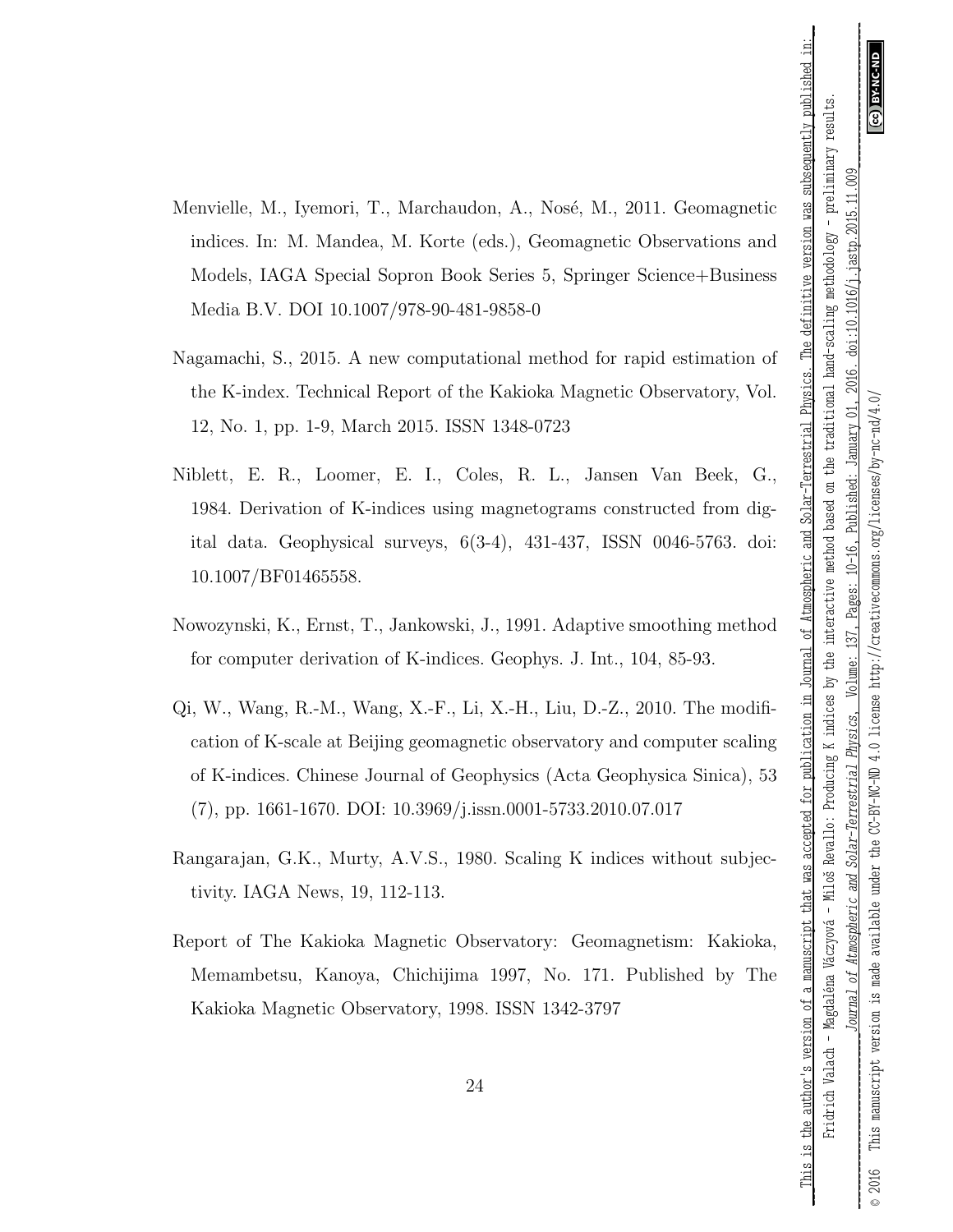This is the author's version of a manuscript that was accepted for publication in Journal of Atmospheric and Solar-Terrestrial Physics. The definitive version was subsequently published in

- <span id="page-24-1"></span>Sucksdorff, C., Pirjola, R., Häkkinen, L., 1991 Computer production of Kindices based on linear elimination. Geophysical Transactions, 36 (3-4), pp. 335-345.
- <span id="page-24-0"></span>Valdés, O.I., Lawrence, G., Reid, S., 2012. Space Weather risks for space operations and how these risks will be addressed in the ESA SSA programme. SpaceOps 2012 Conference. DOI: 10.2514/6.2012-1293724
- <span id="page-24-2"></span>Wilson, L.R., 1987. An evaluation of digitally derived K-indices Journal of Geomagnetism and Geoelectricity, 39 (2), pp. 97-109.
- <span id="page-24-3"></span>Zain, R., Ali, M.A., Owais, A.M., 2013. Validation of K-indices through comparative analysis for Sonmiani Geomagnetic Observatory, Pakistan. Journal of Atmospheric and Solar-Terrestrial Physics, Volume 102, Pages 362-367. DOI: 10.1016/j.jastp.2013.05.002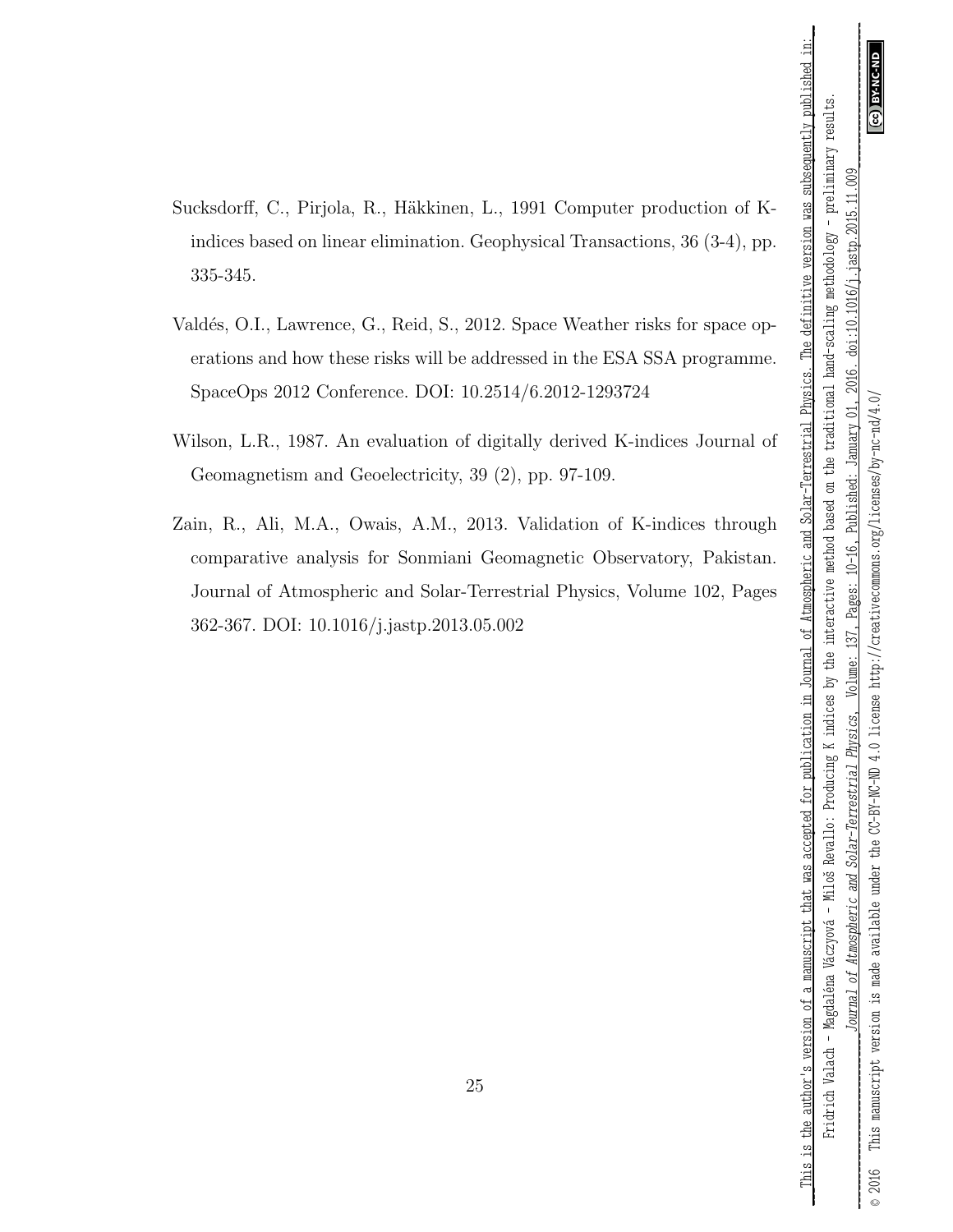$\frac{1}{2}$ 

Fridrich Valach - Magdaléna Váczyová - Miloš Revallo: Producing K indices by the interactive method based on the traditional hand-scaling methodology - preliminary results. Fridrich Valach – Magdaléna Váczyová – Miloš Revallo: Producing K indices by the interactive method based on the traditional hand-scaling methodology – preliminary results. 2016. doi:10.1016/j.jastp.2015.11.009

\_\_\_This is the author's version of a manuscript that was accepted for publication in Journal of Atmospheric and Solar-Terrestrial Physics. The definitive version was subsequently published in:\_\_ This is the author's version of a manuscript that was accepted for publication in Journal of Atmospheric and Solar-Terrestrial Physics. The definitive version was subsequently published in:

<span id="page-25-0"></span>Table 1: The quasi-logarithmic scale of lower limits for K indices at the Hurbanovo Observatory

| K index                                             |  |  |  |  | $0 \quad 1 \quad 2 \quad 3 \quad 4 \quad 5 \quad 6 \quad 7 \quad 8 \quad 9$ |  |
|-----------------------------------------------------|--|--|--|--|-----------------------------------------------------------------------------|--|
| Lower limit [nT] 0 4.2 8.4 17 34 59 100 170 250 420 |  |  |  |  |                                                                             |  |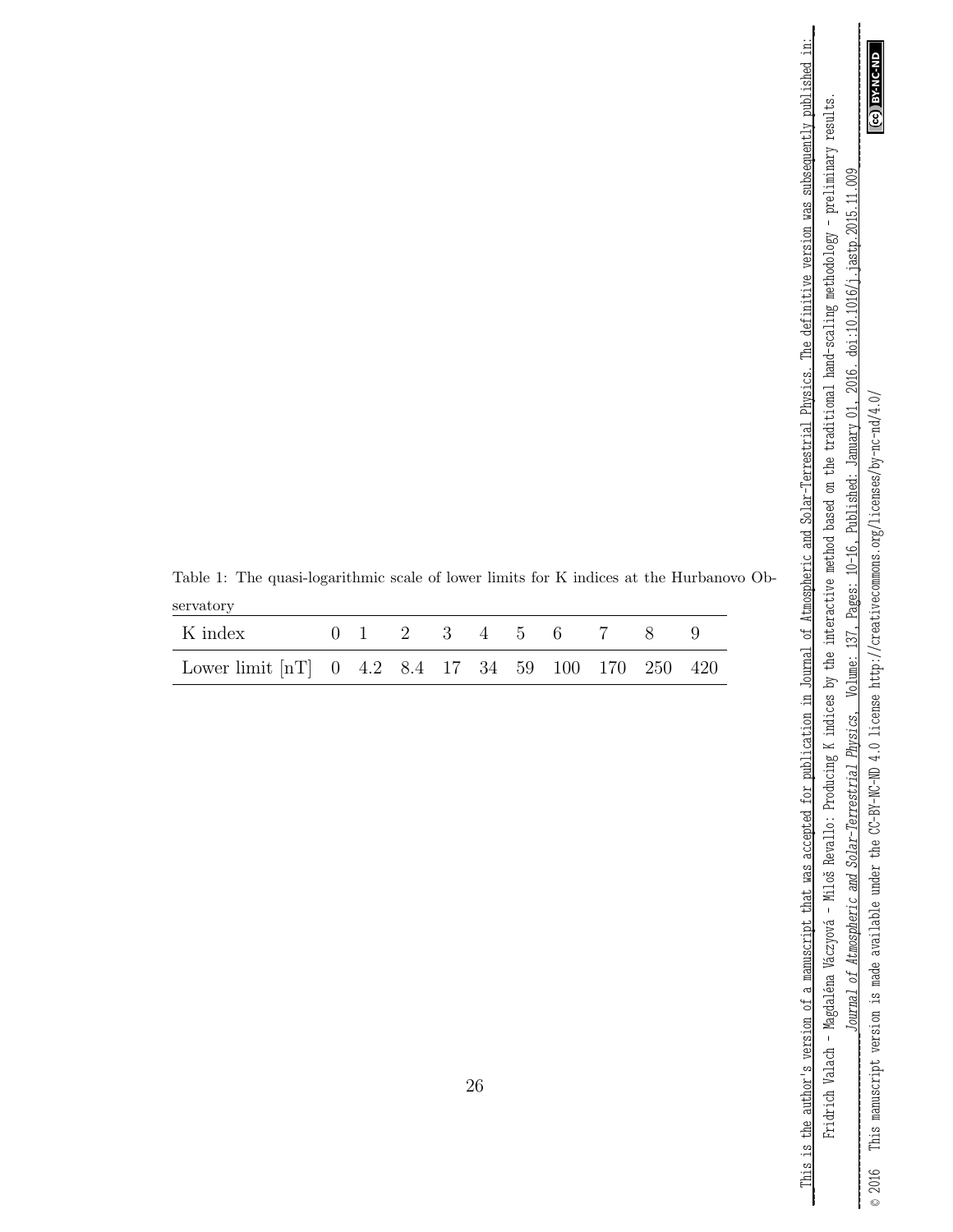ල

 $000$ 

\_\_\_This is the author's version of a manuscript that was accepted for publication in Journal of Atmospheric and Solar-Terrestrial Physics. The definitive version was subsequently published in:\_\_ Fridrich Valach – Magdaléna Váczyová – Miloš Revallo: Producing K indices by the interactive method based on the traditional hand-scaling methodology – preliminary results.

This is the author's version of a manuscript that was accepted for publication in Journal of Atmospheric and Solar-Terrestrial Physics. The definitive version was subsequently published in Fridrich Valach - Magdaléna Váczyová - Miloš Revallo: Producing K indices by the interactive method based on the traditional hand-scaling methodology - preliminary results.

<span id="page-26-0"></span>Figure 1: The performance of our method in the range of extremely low activity for the data of the Kakioka Magnetic Observatory. The panels at the top of the figure compares the hand-scaled K indices with the K indices produced by our method (left panel) and with the K indices produced by the AS method (right panel). The data covered three whole years 2003, 2005 and 2009. The left bottom panel displays the comparison between the hand-scaled K indices and the K indices produced by our method for the months of equinoxes and solstices in years 2003, 2005 and 2009. The percentage is calculated so that 100% corresponds to the number of events for which hand-scaled K was 0.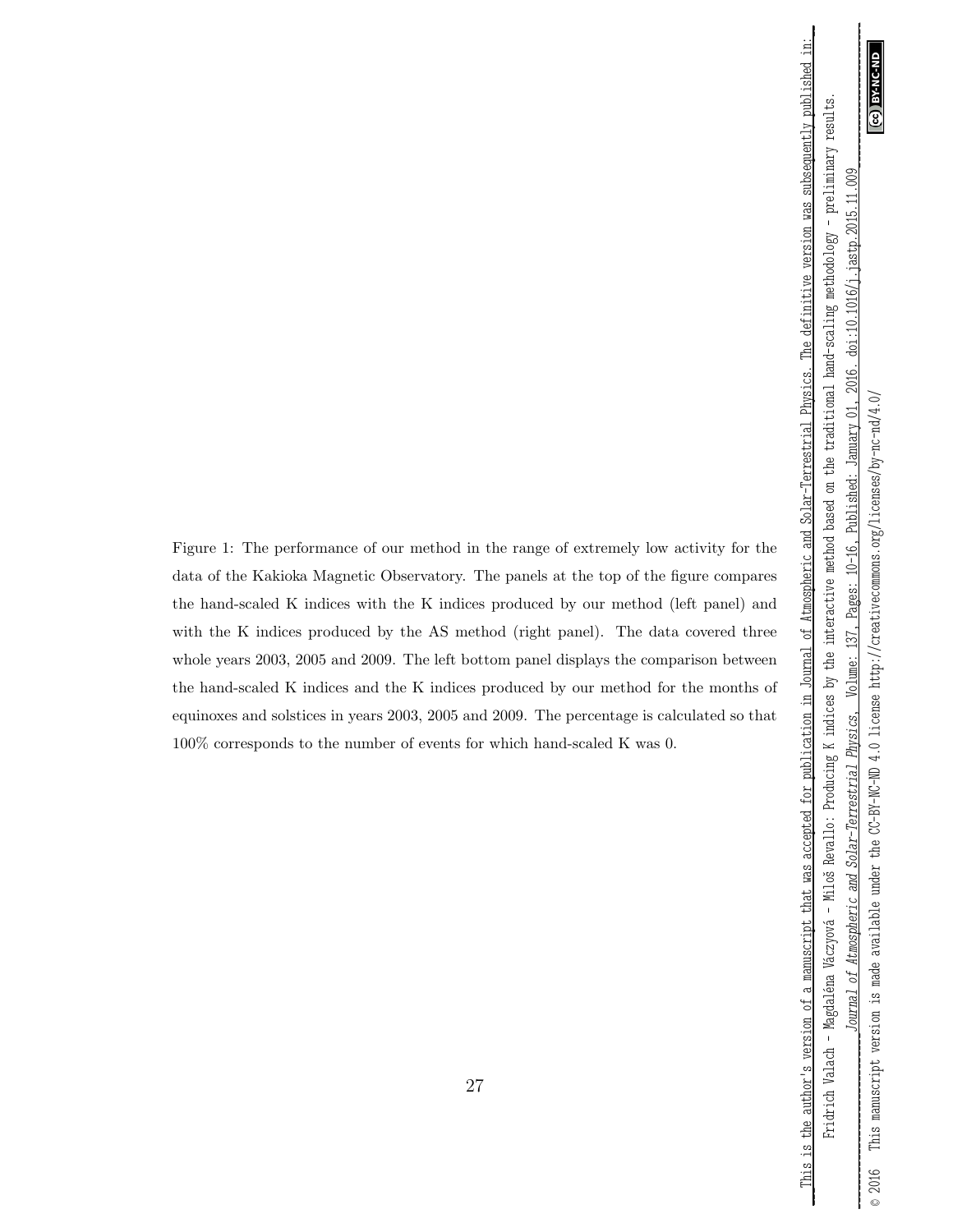*\_\_\_\_\_\_\_\_\_\_\_\_\_\_\_\_\_\_\_\_\_\_\_\_\_\_\_\_\_Journal of Atmospheric and Solar-Terrestrial Physics* , Volume: 137, Pages: 10–16, Published: January 01, 2016. doi:10.1016/j.jastp.2015.11.009\_\_\_\_\_\_\_\_\_\_\_\_\_\_\_\_\_\_\_\_\_\_\_\_ ම .009 doi:10.1016/j.jastp.2015.11. 2016. © 2016 This manuscript version is made available under the CC-BY-NC-ND 4.0 license http://creativecommons.org/licenses/by-nc-nd/4.0/ This manuscript version is made available under the CC-BY-NC-ND 4.0 license http://creativecommons.org/licenses/by-nc-nd/4.0/ January 01, Published: Pages: 10-16, Volume: 137, Physics, Solar-Terrestrial of Atmospheric and Journal

 $_{\odot}$  2016

\_\_\_This is the author's version of a manuscript that was accepted for publication in Journal of Atmospheric and Solar-Terrestrial Physics. The definitive version was subsequently published in:\_\_ This is the author's version of a manuscript that was accepted for publication in Journal of Atmospheric and Solar-Terrestrial Physics. The definitive version was subsequently published in: Fridrich Valach - Magdaléna Váczyová - Miloš Revallo: Producing K indices by the interactive method based on the traditional hand-scaling methodology - preliminary results. Fridrich Valach – Magdaléna Váczyová – Miloš Revallo: Producing K indices by the interactive method based on the traditional hand-scaling methodology – preliminary results.

<span id="page-27-0"></span>Figure 2: The overall distribution of differences between the hand-scaled K indices and the K indices produced by the AS method and our method. The data covered three whole years 2003, 2005 and 2009. The graphs on the left-hand side of the figure present the events when the values of the hand-scaled K indices were of at least 5. The right-hand side of the figure displays those events for which the required K-index values of at least 5 were computer produced.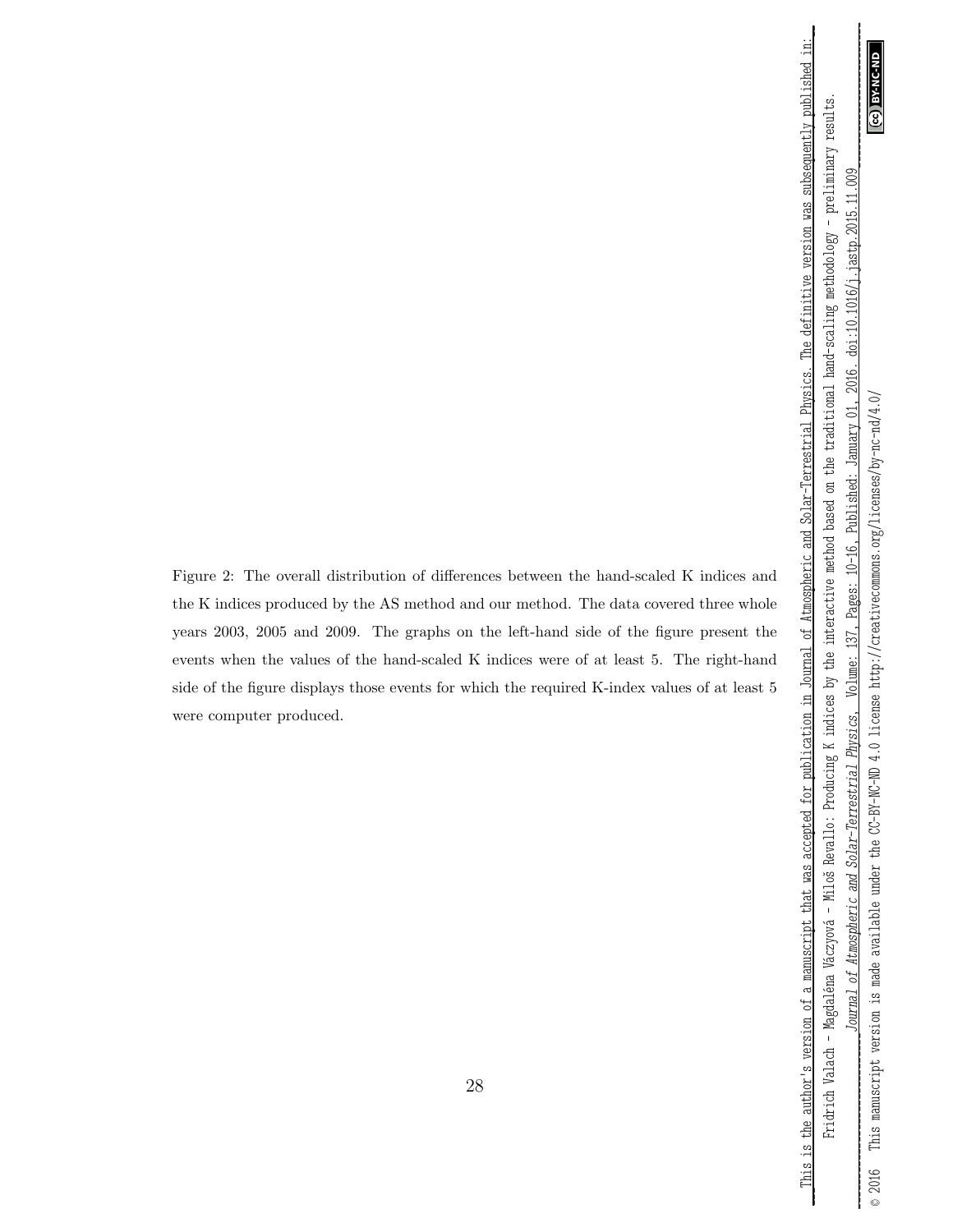GO BY-NC-ND

*\_\_\_\_\_\_\_\_\_\_\_\_\_\_\_\_\_\_\_\_\_\_\_\_\_\_\_\_\_Journal of Atmospheric and Solar-Terrestrial Physics* , Volume: 137, Pages: 10–16, Published: January 01, 2016. doi:10.1016/j.jastp.2015.11.009\_\_\_\_\_\_\_\_\_\_\_\_\_\_\_\_\_\_\_\_\_\_\_\_ .009 doi:10.1016/j.jastp.2015.11. Pages: 10-16, Published: January 01, 2016. Volume: 137, Journal of Atmospheric and Solar-Terrestrial Physics,

Fridrich Valach - Magdaléna Váczyová - Miloš Revallo: Producing K indices by the interactive method based on the traditional hand-scaling methodology - preliminary results. Fridrich Valach – Magdaléna Váczyová – Miloš Revallo: Producing K indices by the interactive method based on the traditional hand-scaling methodology – preliminary results.

\_\_\_This is the author's version of a manuscript that was accepted for publication in Journal of Atmospheric and Solar-Terrestrial Physics. The definitive version was subsequently published in:\_\_ This is the author's version of a manuscript that was accepted for publication in Journal of Atmospheric and Solar-Terrestrial Physics. The definitive version was subsequently published in:



## **Figure 1**